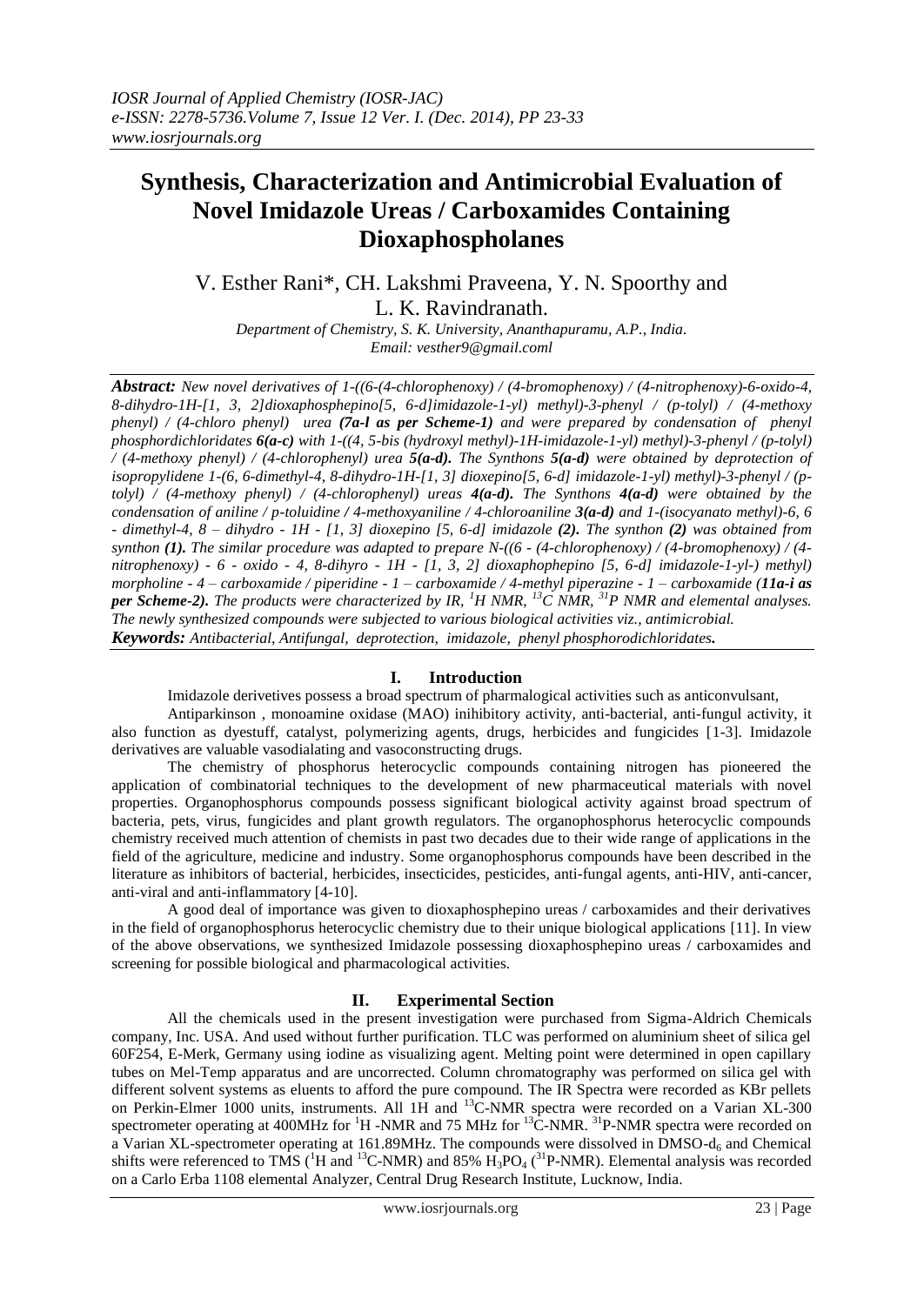**Preparation of Intermediates:**

**1.1 Synthesis of phenyl phosphorodichloridates 6(a-c) [12]:**



 $6(a-c)$ 

Phosphorus oxychloride (15.3 gr, 0.1mole) in dry benzene (60 ml) was taken into three-necked flask (500 ml) equipped with dropping funnel and reflux condenser fitted with a calcium chloride guard tube. The flask was heated and stirred by means of hot plate –cum –magnetic stirrer. To this dry triethyl amine (10.1 gr, 0.1 mole) and dry benzene (50 ml) were added slowly and the reaction mixture was stirred for 30 minutes. To this mixture, freshly distilled phenol (9.4 gr, 0.1 mole) in dry benzene (60 ml) was added drop wise through the dropping funnel. The addition took about thirty minutes and whole reaction mixture was refluxed with vigorous stirring for 10 hours. The reaction mixture was cooled and the solid tri ethylamine -hydrochloride was filtered off. The solvent from the filtrate was removed under reduced pressure in a rota evaporator. The dark brown liquid remained, was subjected to fractional distillation and the major product distilling at  $118-124^{\circ}\text{C}$  / 11mm was collected as colourless glassy viscous liquid (8.3 gr, 40%).

Other substituted phenyl phosphorodichlorates **6(a-c)** were prepared by the same procedure [13] by reacting equimolar quantities of phosophorous oxychloride and respective substituted phenols in benzene in the presence of tri ethylamine. The data of these aryl phosphorodichloridates are given in **Table -1.**

| COMP | NAME OF THE DICHLORIDATE               | <b>REACTION TIME (hrs)</b> | C/cmm<br>Bɒ ( | YIED(%)    |
|------|----------------------------------------|----------------------------|---------------|------------|
| 6a   | 4- chloro Phenyl phosphorodichloridate |                            | $142 - 145$   |            |
| 6b   | 4-bromo Phenyl phosphorodichloridate   |                            | 145-148/8     | <u>. .</u> |
| 6с   | 4-nitro Phenyl phosphorodichloridate   |                            | 134-136/6     |            |

#### **Table-1.1**: **Phenyl phosphorodichloridate 6(a-c):**



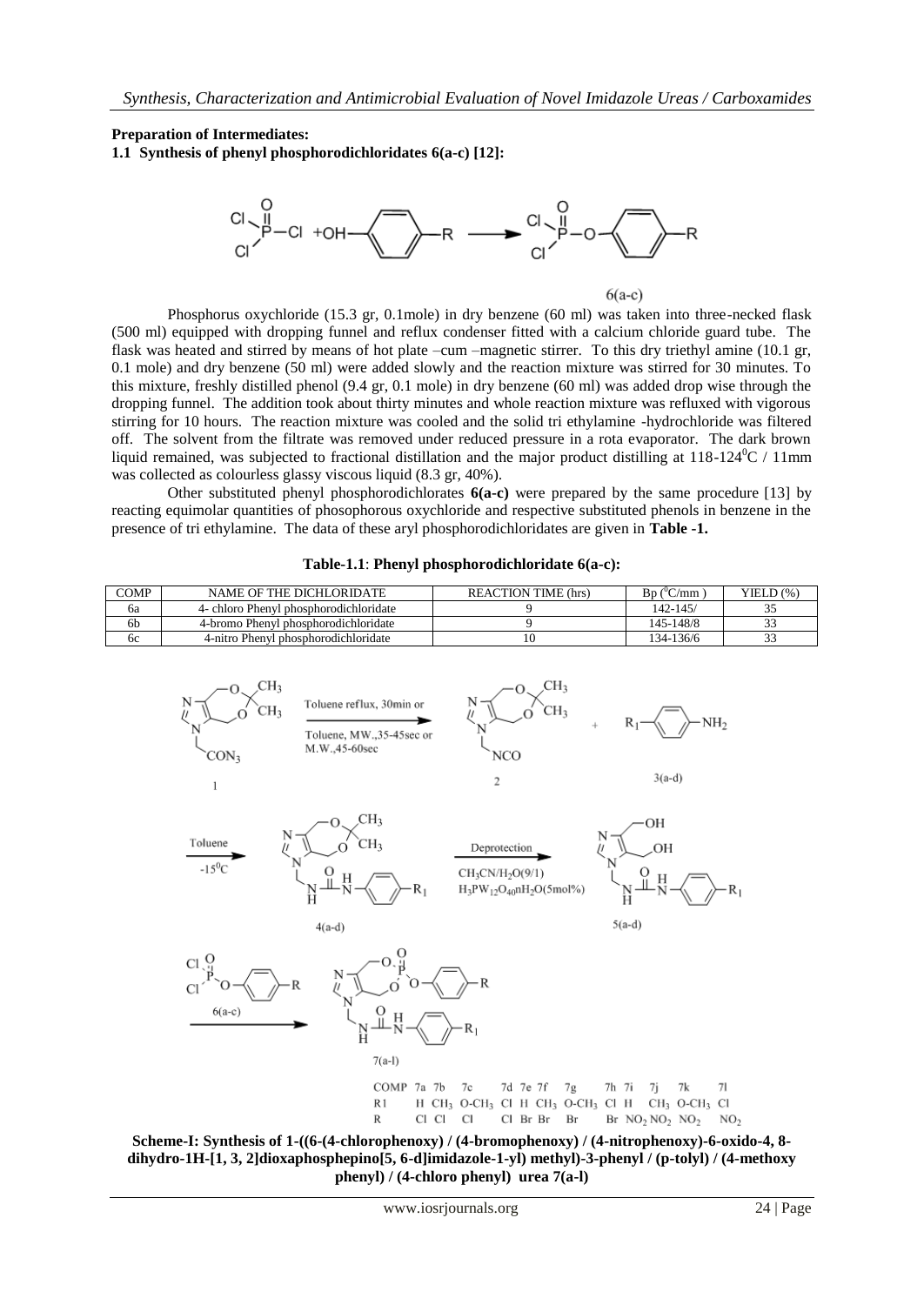

**Scheme-2: Synthesis of N-((6 - (4-chlorophenoxy) / (4-bromophenoxy) / (4-nitrophenoxy) - 6 - oxido - 4, 8 dihyro - 1H - [1, 3, 2] dioxaphophepino [5, 6-d] imidazole-1-yl-) methyl) morpholine - 4 – carboxamide / piperidine - 1 – carboxamide / 4-methyl piperazine - 1 – carboxamide 11(a-i).**

#### **III. Results And Discussion**

**1.2. Synthesis of 1-(isocyanato methyl)-6, 6 - dimethyl-4, 8 – dihydro - 1H - [1, 3] dioxepino [5, 6-d] imidazole (2)** [14]:

The 2-(6, 6-dimethyl-4, 8-dihydro-1H-[1, 3] dioxepino[5, 6-d]imidazole-1-yl) acetyl azide **(1)** (1mmol) dissolved in toluene (10mL) was refluxed for 30min at  $65^{\circ}$ C under nitrogen atmosphere. After the completion of the reactionas indicated by TLC, the solvent was removed under reduced pressure to get crude 1-(isocyanato methyl) - 6, 6 - dimethyl-4, 8 – dihydro - 1H - [1, 3] dioxepino [5, 6-d] imidazole **(2).** The crude product was purified by column chromatography (60-120 mesh silica gel, eluent: 10 % EtoAc-pet ether), which was recrystallized using dichloromethane and n-hexane, mp  $139-141^{\circ}$ C, yield  $70\%$ .

#### **1.3. Synthesis of 1-(6, 6-dimethyl-4, 8-dihydro-1H-[1, 3] dioxepino [5, 6-d] imidazole-1-yl) methyl) – 3 phenyl / (p-tolyl) / (4-methoxy phenyl) / (4-chlorophenyl) urea 4(a-d):**

To the solution of isocyanate **(2)** (1eq), in aniline **(3a)** (10 times) dissolved in toluene (10mL) was stirred -15<sup>o</sup>C was refluxed for 16 hours. After completion of the reaction as indicated by TLC, solvent was evaporated under vacuum to give crude residue, purified by column chromatography (60-120 mesh silica gel, eluent: 30% EtoAc-pet ether). Finally the product compound 1-(6, 6-dimethyl-4, 8-dihydro-1H-[1, 3] dioxepino [5, 6-d] imidazole-1-yl) methyl) – 3 - phenyl urea **(4a)** was purified from aqueous dimethyl formamide with m p 166-168 $^{\circ}$ C, yield 65%.

The similar procedure was adopted to synthesise **4(b-d)** by condensing 1-(isocyanato methyl)-6, 6 dimethyl-4, 8 – dihydro - 1H - [1, 3] dioxepino [5, 6-d] imidazole **(2)** with p-toluidine **(3b)**, 4-methoxyaniline **(3c)** and 4-chloroaniline **(3d)** respectively.

#### **1.4. Synthesis of 1-((4, 5 - bis (hydroxyl methyl) -1H- imidazole-1-yl) methyl) – 3 -phenyl / (p-tolyl) / (4 methoxy phenyl) / (4-chlorophenyl) urea 5(a-d):**

The isopropylidenation of 1, 2-diols was carried out by a procedure as reported in the literature [15]. A suspension of the 1-(6, 6-dimethyl-4, 8-dihydro-1H-[1, 3] dioxepino [5, 6-d] imidazole-1-yl) methyl) -3- phenyl urea **(4a)** (1 m mol) in dry acetone and to this 5 mol % of phosphotungstic acid was added and the reaction mixture was stirred at room temperature under nitrogen atmosphere for 1 hour The progress of the reaction was monitored by TLC using cyclohexane and ethyl acetate (7:3) solvent mixture as mobile phase. After completion of the reaction, the solvent was removed under reduced pressure. The residue was extracted with dichloromethane ( $3\times20$  ml) and water and the combined organic layer was dried with  $Na_2SO_4$  and concentrated in vacuum to give the crude product. The crude product was purified by column chromatography on silica gel  $(60-120 \text{ mesh})$  with 30% ethyl acetate in cyclohexane as an eluent. The m p of  $(5a)$  was  $182-184^{\circ}$ C with yield of 74%.

The similar procedure was adopted to synthesise **5(b-d)** from **4(b-d)**.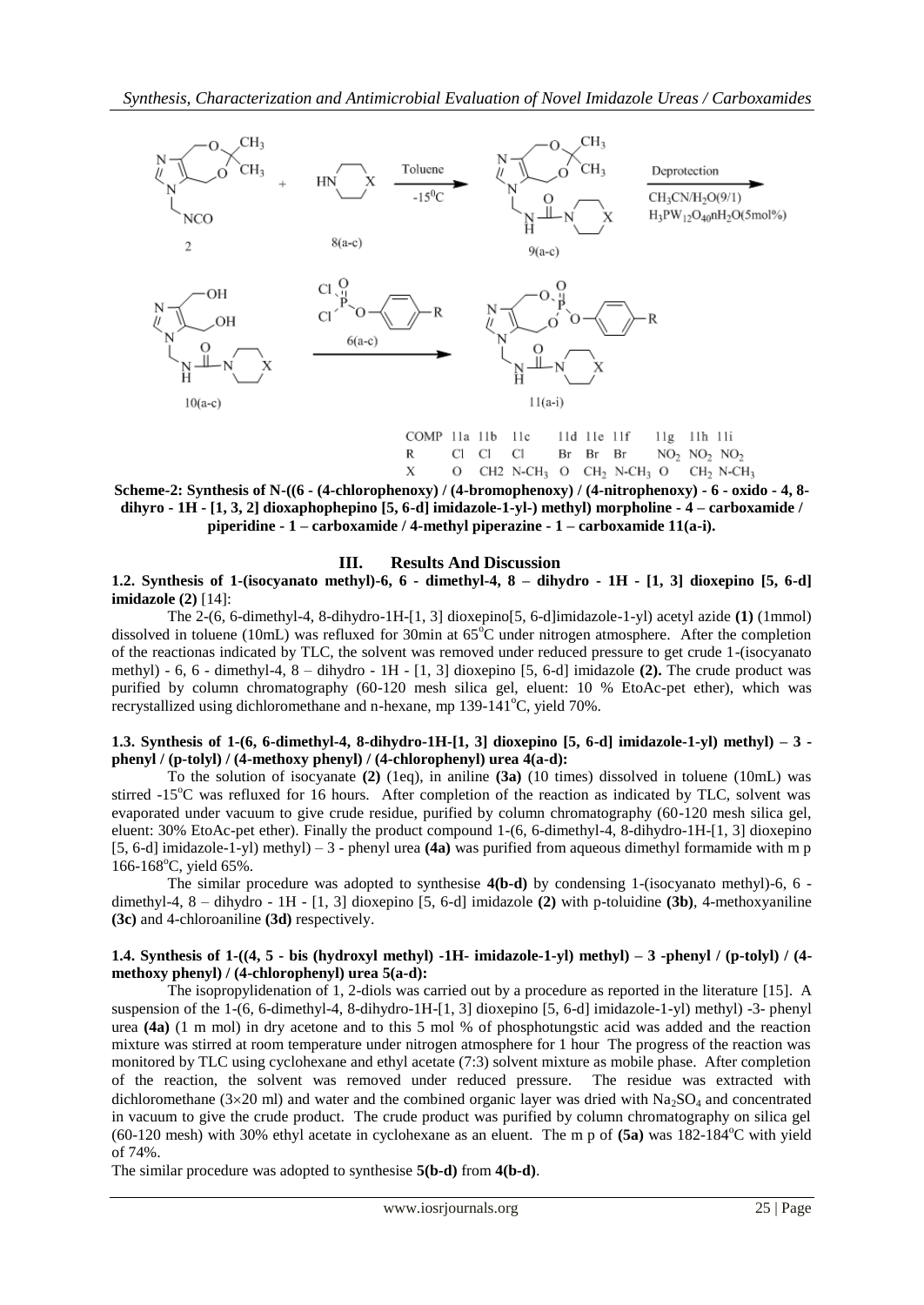## **1.5. Synthesis of 1-((6-(4-chlorophenoxy) / (4-bromophenoxy) / (4-nitrophenoxy)-6-oxido-4, 8-dihydro-1H- [1, 3, 2] dioxaphosphepino [5, 6-d] imidazole-1-yl) methyl)-3-phenyl / (p-tolyl) / (4-methoxy phenyl) / (4 chloro phenyl) urea 7(a-l):**

A solution of 4-chlorophenyl phosphorodichloridate **(6a)** (0.002 mole) in 25 ml of dry toluene was added drop wise over a period of 20 minutes to a stirred solution of 1-((4, 5-bis (hydroxyl methyl)-1Himidazole-1-yl) methyl)-3-phenyl urea **(5a)** (0.002mole) and triethylamine (0.004mole) in 30 ml of dry toluene and 10ml of tetrahydrofuran at  $5^\circ$ c. After completion of the addition, the temperature of the reaction mixture was slowly raised to room temperature and stirred for 2 hours. Later the reaction mixture was heated to 50- 60<sup>O</sup>C and maintained for 4 hours with stirring. The completion of the reaction was monitored by TLC analysis. Triethyl amine hydrochloric acid was filtered from mixture and solvent was removed under reduced pressure. The residue was washed with water and then recrystallized from aqueous 2-propanol to get pure compound 1-  $((6-(4-chlorophenoxy) - 6 -oxide - 4, 8 - dihydro - 1H - [1, 3, 2] dioxaphosphepino [5, 6-d] imidazole-1-yl)$ methyl)-3-phenyl urea (**7a**), yield 70%, m p 142-144<sup>0</sup>C.

The similar procedure was adopted to synthesise **7(b-l)** by the reaction between **5(b-d)** with 4 chlorophenyl phosphorodichloridate **(6a),** 4 - bromophenyl phosphorodichloridate **(6b)** and 4 - nitrophenyl phosphorodichloridate **(6c).** The structures of newly synthesised of compounds **7(a-l)** were established by IR,  $1 + 1$ H-NMR, <sup>13</sup>C-NMR, <sup>31</sup>P-NMR and elemental analysis. The IR, <sup>1</sup>H-NMR, <sup>13</sup>C-NMR, <sup>31</sup>P-NMR and analytical data was shown in the **Table 1.2-1.6.**

## **1.6. Synthesis of N-((6, 6-dimethyl-4, 8-dihydro-1H-[1, 3] dioxepino [5, 6-d] imidazole-1-yl) methyl) morpholine-4-carboxamide / piperidine-1-carboxamide / 4 - methyl piperazine-1-carboxamide 9(a-c):**

To the solution of isocyanate **(2)** (1eq), in morpholine **(8a)** (10 times) dissolved in toluene (10mL) was added and heated  $-15^{\circ}$ C, the reaction mixture was refluxed for 16 hours. After completion of reaction as indicated by TLC solvent was evaporated under vacuum to give crude residue, purified by column chromatography (60-120 mesh silica gel, eluent: 30% EtoAc-pet ether) solvent was used as an eluent. Finally the product N- $((6, 6 -$  dimethyl - 4, 8 – dihydro - 1H - [1, 3] dioxepino [5, 6-d] imidazole-1-yl) methyl) morpholine  $-4$  - carboxamide **(9a)** was purified from aqueous dimethyl formamide. Yield 65%, m p 139-142<sup>0</sup>C. The similar procedure was adopted to synthesise **9(b-c)** by condensing 1-(isocyanato methyl) - 6, 6 – dimethyl - 4, 8 – dihydro - 1H - [1, 3] dioxepino [5, 6-d] imidazole **(2)** with piperidine **(8b)** and 1-methylpiperazine **(8c)** respectively.

#### **1.7. Synthesis of N-((4, 5-bis (hydroxyl methyl)-1H -imidazole-1-yl) methyl) morpholine-4-carboxamide / piperidine-1-carboxamide / 4 - methyl piperazine-1-carboxamide 10(a-c):**

The isopropylidenation of 1, 2-diols was carried out by a procedure as reported in the literature<sup>27</sup>. A suspension of the N-((6, 6-dimethyl-4, 8-dihydro-1H-[1, 3] dioxepino [5, 6-d] imidazole-1-yl) methyl) morpholine-4-carboxamide **(9a)** (1 m mol) in dry acetone and to this 5 mol % of phosphotungstic acid was added and the reaction mixture was stirred at room temperature under nitrogen atmosphere for 1 hour The progress of the reaction was monitored by TLC using cyclohexane and ethyl acetate (7:3) solvent mixture as a mobile phase. After completion of the reaction, the solvent was removed under reduced pressure. The residue was extracted with dichloromethane  $(3\times20 \text{ ml})$  and water and the combined organic layer was dried with Na<sub>2</sub>SO<sub>4</sub> and concentrated in vacuum to give the crude product. The crude product was purified by column chromatography on silica gel (60-120 mesh) with 30% ethyl acetate in cyclohexane as an eluent. The m p of **(10a)** was  $123-126^{\circ}$ C with yield of 65 %.

The similar procedure was adopted to synthesise **10(b-c)** from **8(b-c)**.

#### **1.8. Synthesis of N-((6 - (4-chlorophenoxy) / (4-bromophenoxy) / (4-nitrophenoxy) - 6 - oxido - 4, 8-dihyro - 1H - [1, 3, 2] dioxaphophepino [5, 6-d] imidazole-1-yl-) methyl) morpholine - 4 – carboxamide / piperidine - 1 – carboxamide / 4-methyl piperazine - 1 – carboxamide 11(a-i):**

A solution of 4-chlorophenyl phosphorodichloridate **(6a)** (0.002 mole) in 25 ml of dry toluene was added drop wise over a period of 20 minutes to a stirred solution of  $N-(4, 5-bis$  (hydroxyl methyl)-1H imidazole-1-yl) methyl) morpholine-4-carboxamide **(10a)** (0.002mole) and triethylamine (0.004 mole) in 30 ml of dry toluene and 10ml of tetrahydrofuran at  $5^0$ C. After completion of the addition, the temperature of the reaction mixture was slowly raised to room temperature and stirred for 2 hours. Later the reaction mixture was heated to 50-60 $\rm{^{\circ}C}$  and maintained for 4 hours with stirring. The completion of the reaction was monitored by TLC analysis. Triethyl amine hydrochloride was filtered from reaction mixture and solvent was removed under reduced pressure. The residue was washed with water and then recrystallized from aqueous 2-propanol to get pure compound N-((6 - (4-chlorophenoxy) - 6 - oxido - 4, 8-dihyro - 1H - [1, 3, 2] dioxaphophepino [5, 6-d] imidazole-1-yl-) methyl) morpholine - 4 - carboxamide  $(11a)$ , yield 70%, m p 152-155<sup>0</sup>C.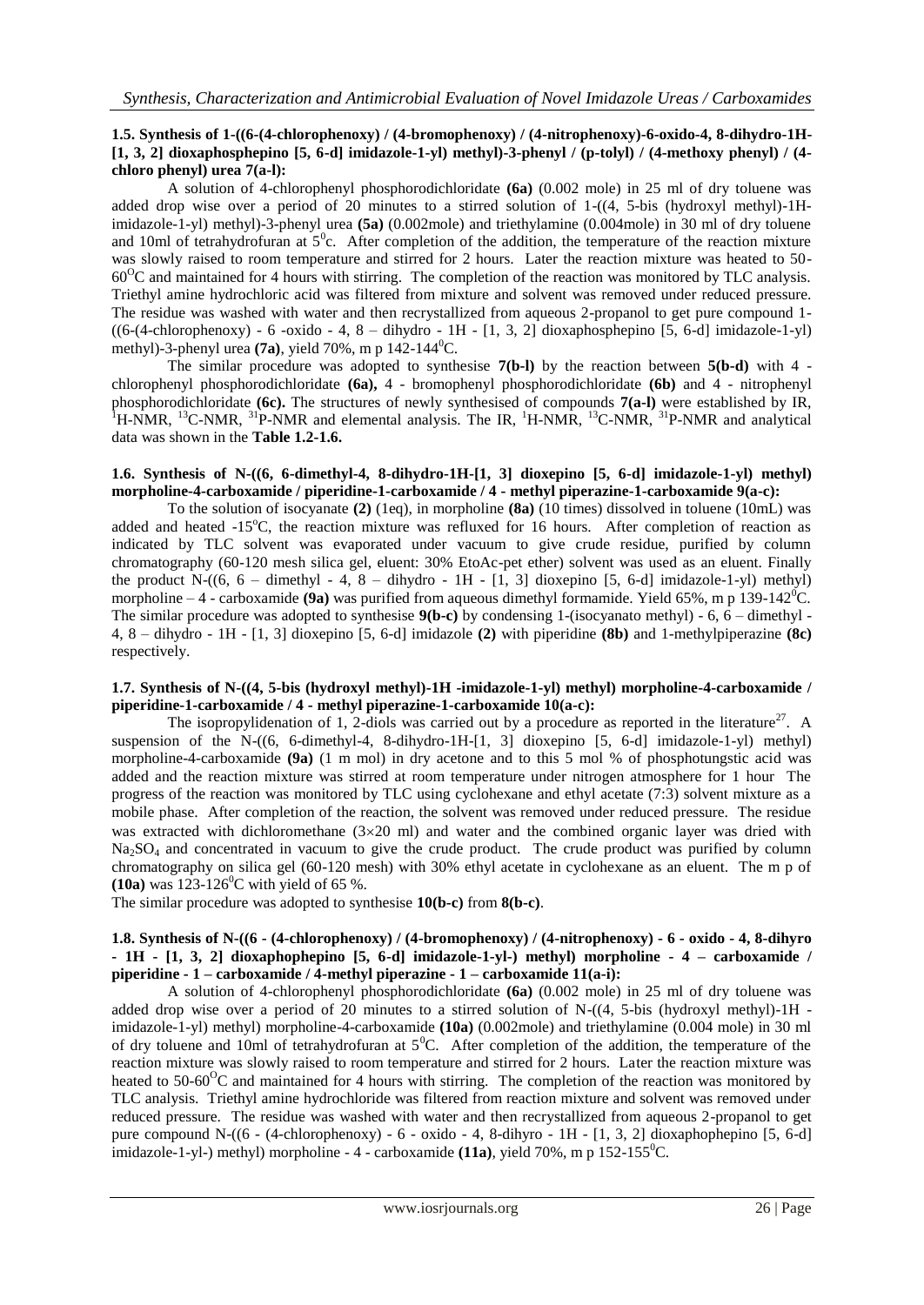The similar procedure was adopted to synthesise **11(b-i)** by the reaction between **10(b-c)** with 4 - chlorophenyl phosphorodichloridate **(6a),** 4 - bromophenyl phosphorodichloridate **(6b)** and 4 - nitrophenyl phosphorodichloridate **(6c).** The structures of newly synthesised compounds 11(a-i) were established by IR, <sup>1</sup>H-NMR, <sup>13</sup>C-NMR, <sup>31</sup>P-NMR and elemental analysis. The IR, <sup>1</sup>H-NMR, <sup>13</sup>C-NMR, <sup>31</sup>P-NMR and analytical data was shown in the **Table 1.7-1.11.**

### **Spectral, Physical and analytical data for the compounds:**

**Table I.2:** The IR (KBr) spectra of 1-((6-(4-chlorophenoxy) / (4-bromophenoxy) / (4-nitrophenoxy)-6-oxido-4, 8-dihydro-1H-[1, 3, 2]dioxaphosphepino [5, 6-d] imidazole-1-yl) methyl)-3-phenyl / (p-tolyl) / (4-methoxy phenyl) / (4-chloro phenyl) urea 7(a-l) ( $\bar{v}$  /  $\delta$ , cm<sup>-1</sup>):

|                |                  |                 | $p_{\text{new}}(1, 1)$ , i emolo phen <sub>11</sub> |        |       | $\frac{1}{2}$ |       |       |       |               |
|----------------|------------------|-----------------|-----------------------------------------------------|--------|-------|---------------|-------|-------|-------|---------------|
| <b>COMP</b>    | $R_1$            | R               | $N-H$                                               | $Ar-H$ | $C=N$ | $C=O$         | $C-N$ | $C-O$ | $P=O$ | $P-O-C(arom)$ |
| 7a             | Н                | C1              | 3418-3384                                           | 3100   | 1716  | 1650          | 1416  | 1320  | 1250  | 950           |
| 7b             | CH <sub>3</sub>  | C1              | 3420-3386                                           | 3104   | 1718  | 1654          | 1418  | 1324  | 1250  | 950           |
| 7c             | OCH <sub>3</sub> | Cl              | 3420-3388                                           | 3110   | 1720  | 1660          | 1420  | 1328  | 1250  | 950           |
| 7d             | C1               | C1              | 3422-3390                                           | 3120   | 1722  | 1655          | 1424  | 1326  | 1250  | 950           |
| 7e             | Н                | Br              | 3418-3384                                           | 3125   | 1716  | 1664          | 1410  | 1322  | 1250  | 950           |
| 7f             | CH <sub>3</sub>  | Br              | 3420-3386                                           | 3127   | 1718  | 1660          | 1415  | 1327  | 1250  | 950           |
| 7g             | OCH <sub>3</sub> | Br              | 3420-3388                                           | 3129   | 1720  | 1667          | 1426  | 1323  | 1250  | 950           |
| 7 <sub>h</sub> | C1               | Br              | 3422-3390                                           | 3130   | 1722  | 1659          | 1417  | 1329  | 1250  | 950           |
| 7i             | Н                | NO <sub>2</sub> | 3418-3384                                           | 3129   | 1720  | 1653          | 1419  | 1320  | 1250  | 950           |
| 7i             | CH <sub>3</sub>  | NO <sub>2</sub> | 3420-3386                                           | 3130   | 1722  | 1656          | 1423  | 1328  | 1250  | 950           |
| 7k             | OCH <sub>3</sub> | NO <sub>2</sub> | 3420-3388                                           | 3129   | 1720  | 1660          | 1427  | 1325  | 1250  | 950           |
| 71             | C <sub>1</sub>   | NO <sub>2</sub> | 3422-3390                                           | 3130   | 1722  | 1669          | 1423  | 1327  | 1250  | 950           |

**Table1.3**: The <sup>1</sup>H NMR (400MHz) spectra of 1-((6-(4-chlorophenoxy) / (4-bromophenoxy) / (4-nitrophenoxy)-6-oxido-4, 8-dihydro-1H-[1, 3, 2] dioxaphosphepino [5, 6-d]imidazole-1-yl) methyl)-3-phenyl / (p-tolyl) / (4 methoxy phenyl) / (4-chloro phenyl) urea  $7(a-1)$  ( $\delta$ <sub>PPM</sub>):

|                |                  |                 | $\max_{i}$ phen <sub>11</sub> , it emote phen <sub>11</sub> , area $\lim_{i}$ to $\max_{i}$ .                                                                                                                                                                                                                                                                               |
|----------------|------------------|-----------------|-----------------------------------------------------------------------------------------------------------------------------------------------------------------------------------------------------------------------------------------------------------------------------------------------------------------------------------------------------------------------------|
| <b>COMP</b>    | $\mathbb{R}_1$   | $\mathbb{R}$    | <sup>1</sup> H-NMR(DMSO-d <sub>6</sub> ) ( $\delta_{PPM}$ )                                                                                                                                                                                                                                                                                                                 |
| 7a             | H                | C1              | 5.23 (s, 4H, two CH <sub>2</sub> groups attached to phosphorus moiety), 5.60 (s, 2H, N-CH <sub>2</sub> ), 6.0 (t, 1H, NH of<br>urea), 6.1 (s, 1H, NH of urea), 6.89-7.32 (m, 5H of phenyl group), 7.57 (s, 1H, CH of imidazole ring)<br>and 7.19-7.61 (m, 4H of 4-chlorophenoxy ring).                                                                                      |
| 7 <sub>b</sub> | CH <sub>3</sub>  | Cl              | 2.34 (s, 3H, CH <sub>3</sub> group attached to phenylurea moiety), 5.23 (s, 4H, two CH <sub>2</sub> groups attached to<br>phosphorus moiety), 5.60 (s, 2H, N-CH <sub>2</sub> ), 6.0 (t, 1H, NH of urea), 6.1 (s, 1H, NH of urea), 6.90-7.2 (m,<br>4H of p-tolyl group), 7.20-7.50 (m, 4H of 4-chlorophenoxy ring) and 7.57 (s, 1H, CH of imidazole<br>ring).                |
| 7c             | OCH <sub>3</sub> | Cl              | 3.80 (s, 3H, CH <sub>3</sub> group attached to phenylurea moiety), 5.23 (s, 4H, two CH <sub>2</sub> groups attached to<br>phosphorus moiety), 5.60 (s, 2H, N-CH <sub>2</sub> ), 6.0 (t, 1H, NH of urea), 6.1 (s, 1H, NH of urea), 6.90-7.10<br>(m, 4H of 4-methoxyphenyl group), 6.2-7.5 (m, 4H of 4-chlorophenoxy ring) and 7.57 (s, 1H, CH of<br>imidazole ring).         |
| 7d             | Cl               | Cl              | 5.23 (s, 4H, two CH <sub>2</sub> groups attached to phosphorus moiety), 5.60 (s, 2H, N-CH <sub>2</sub> ), 6.0 (t, 1H, NH of<br>urea), 6.1 (s, 1H, NH of urea), 7.1-7.3 (m, 4H of 4-chlorophenyl group), 7.57 (s, 1H, CH of imidazole<br>ring) and $7.40-7.70$ (m, $4H$ of 4-chlorophenoxy ring).                                                                            |
| 7e             | $\, {\rm H}$     | Br              | 5.23 (s, 4H, two CH <sub>2</sub> groups attached to phosphorus moiety), 5.60 (d, 2H, N-CH <sub>2</sub> ), 6.0 (t, 1H, NH of<br>urea), 6.1 (s, 1H, NH of urea), $6.89-7.32$ (m, 5H of phenyl group), 7.57 (s, 1H, CH of imidazole ring)<br>and $7.30-7.60$ (m, $4H$ of $4$ -bromophenoxy ring).                                                                              |
| 7f             | CH <sub>3</sub>  | Br              | 2.34 (s, 3H, CH <sub>3</sub> group attached to phenylurea moiety), 5.23 (s, 4H, two CH <sub>2</sub> groups attached to<br>phosphorus moiety), 5.60 (d, 2H, N-CH <sub>2</sub> ), 6.0 (t, 1H, NH of urea), 6.1 (s, 1H, NH of urea), 6.90-7.20<br>$(m, 4H$ of p-tolyl group), 7.30-7.56 $(m, 4H$ of 4-bromophenoxy ring) and 7.57 $(s, 1H, CH)$ of imidazole<br>ring).         |
| $7\mathrm{g}$  | OCH <sub>3</sub> | Br              | 3.80 (s, 3H, CH <sub>3</sub> group attached to phenylurea moiety), 5.23 (s, 4H, two CH <sub>2</sub> groups attached to<br>phosphorus moiety), 5.60 (d, 2H, N-CH <sub>2</sub> ), 6.0 (t, 1H, NH of urea), 6.1 (s, 1H, NH of urea), 6.84-7.43<br>$(m, 4H$ of 4-methoxyphenyl group), 7.30-7.54 $(m, 4H$ of 4-bromophenoxy ring) and 7.57 $(s, 1H, CH)$ of<br>imidazole ring). |
| 7h             | Cl               | Br              | 5.23 (s, 4H, two CH <sub>2</sub> groups attached to phosphorus moiety), 5.60 (d, 2H, N-CH <sub>2</sub> ), 6.0 (t, 1H, NH of<br>urea), 6.1 (s, 1H, NH of urea), 7.1-7.3 (m, 4H of 4-chlorophenyl group), 7.57 (s, 1H, CH of imidazole<br>ring) and $7.30-7.56$ (m, $4H$ of 4-bromophenoxy ring).                                                                             |
| 7i             | $\, {\rm H}$     | NO <sub>2</sub> | 5.23 (s, 4H, two CH <sub>2</sub> groups attached to phosphorus moiety), 5.60 (d, 2H, N-CH <sub>2</sub> ), 6.0 (t, 1H, NH of<br>urea), 6.1 (s, 1H, NH of urea), 7.57 (s, 1H, CH of imidazole ring), 6.90-7.30 (m, 5H of phenyl ring) and<br>$7.36-7.70$ (m, 4H of 4-nitrophenoxy group).                                                                                     |
| 7j             | CH <sub>3</sub>  | NO <sub>2</sub> | 2.34 (s, 3H, CH <sub>3</sub> group attached to phenylurea moiety), 5.23 (s, 4H, two CH <sub>2</sub> groups attached to<br>phosphorus moiety), 5.60 (d, 2H, N-CH <sub>2</sub> ), 6.0 (t, 1H, NH of urea), 6.1 (s, 1H, NH of urea), 6.9-7.2 (m,<br>4H of p-tolyl ring), 7.57 (s, 1H, CH of imidazole ring) and 7.35-7.70 (m, 4H of 4-nitrophenoxy group).                     |
| 7k             | OCH <sub>3</sub> | NO <sub>2</sub> | 3.80 (s, 3H, CH <sub>3</sub> group attached to phenylurea moiety), 5.23 (s, 4H, two CH <sub>2</sub> groups attached to<br>phosphorus moiety), 5.60 (d, 2H, N-CH <sub>2</sub> ), 6.0 (t, 1H, NH of urea), 6.1 (s, 1H, NH of urea), 6.90-7.10<br>$(m, 4H$ of 4-methoxyphenyl ring), 7.57 (s, 1H, CH of imidazole ring) and 7.34-7.72 $(m, 4H$ of 4-<br>nitrophenoxy group).   |
| 71             | Cl               | NO <sub>2</sub> | 5.23 (s, 4H, two CH <sub>2</sub> groups attached to phosphorus moiety), 5.60 (d, 2H, N-CH <sub>2</sub> ), 6.0 (t, 1H, NH of<br>urea), 6.1 (s, 1H, NH of urea), 7.57 (s, 1H, CH of imidazole ring), 7.10-7.30 (m, 4H of 4-chlorophenyl<br>ring) and $7.34-7.70$ (m, $4H$ of $4$ -nitrophenoxy group).                                                                        |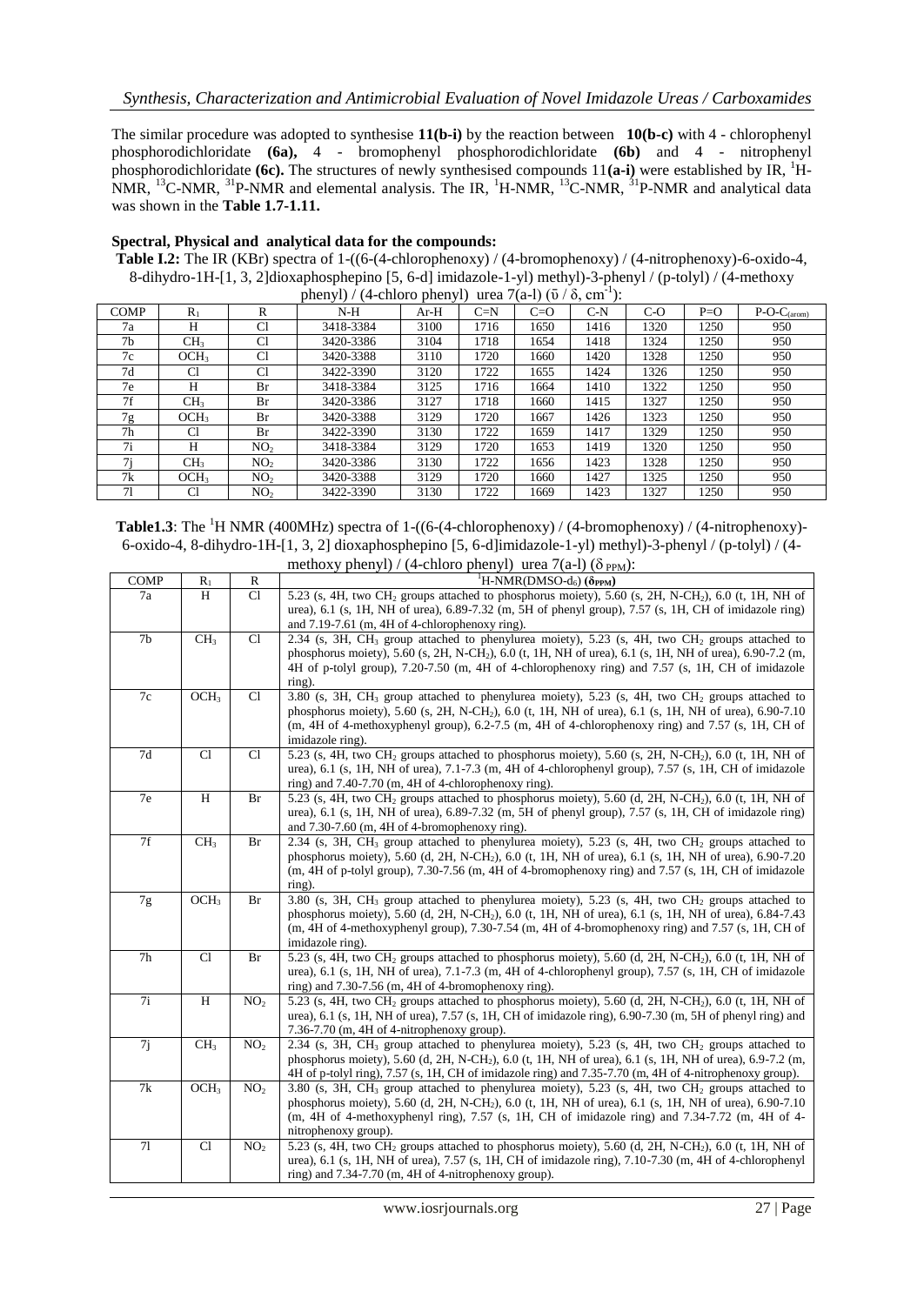| <b>Table 1.4:</b> The <sup>13</sup> C NMR (75MHz) spectra of 1-((6-(4-chlorophenoxy) / (4-bromophenoxy) / (4-nitrophenoxy) – |
|------------------------------------------------------------------------------------------------------------------------------|
| 6 - oxido - 4, 8 - dihydro -1H- $[1, 3, 2]$ dioxaphosphepino $[5, 6-d]$ imidazole-1-yl) methyl) -3- phenyl / (p-tolyl) /     |
| $(4$ -methoxy phenyl) / (4-chloro phenyl) urea 7(a-l) ( $\delta_{PPM}$ ):                                                    |

| <b>COMP</b>    | $R_1$            | $\mathbb{R}$    | ${}^{13}C\text{-NMR}(\overline{\text{DMSO-}d_6})(\delta_{\text{PPM}})$                                                                                                                                                                                                                                                          |
|----------------|------------------|-----------------|---------------------------------------------------------------------------------------------------------------------------------------------------------------------------------------------------------------------------------------------------------------------------------------------------------------------------------|
| 7a             | H                | C1              | 137.3, 132.9, 127.7, 63.0, 60.2, 62.4, 154.3, 139.4, 121.6, 128.9, 128.0, 121.6, 148.9, 125.7, 131.3                                                                                                                                                                                                                            |
|                |                  |                 | and 126.9 corresponding to C <sub>1</sub> , C <sub>2</sub> , C <sub>3</sub> , C <sub>4</sub> , C <sub>5</sub> , C <sub>6</sub> , C <sub>7</sub> , C <sub>8</sub> , C <sub>9</sub> , & C <sub>13</sub> , C <sub>10</sub> & C <sub>12</sub> , C <sub>14</sub> , C <sub>15</sub> , C <sub>15</sub> &                               |
|                |                  |                 | $C_{19}$ , $C_{16}$ & $C_{18}$ and $C_{17}$ .                                                                                                                                                                                                                                                                                   |
| 7 <sub>b</sub> | CH <sub>3</sub>  | Cl              | 137.3, 132.9, 127.7, 63.0, 60.2, 62.4, 154.3, 136.4, 121.5, 129.2, 136.8, 21.3, 148.3 and 126.9,                                                                                                                                                                                                                                |
|                |                  |                 | corresponding to C <sub>1</sub> , C <sub>2</sub> , C <sub>3</sub> , C <sub>4</sub> , C <sub>5</sub> , C <sub>6</sub> , C <sub>7</sub> , C <sub>8</sub> , C <sub>9</sub> & C <sub>13</sub> , C <sub>10</sub> & C <sub>12</sub> , C <sub>14</sub> , C <sub>15</sub> , C <sub>16</sub> & C <sub>20</sub> , C <sub>17</sub> &       |
|                |                  |                 | $C_{19}$ and $C_{18}$ .                                                                                                                                                                                                                                                                                                         |
| 7c             | OCH <sub>3</sub> | Cl              | 137.3, 132.9, 127.7, 63.0, 60.2, 62.4, 154.3, 131.7, 119.8, 114.5, 158.9, 55.8, 148.3, 125.7, 131.3 and                                                                                                                                                                                                                         |
|                |                  |                 | 126.9 corresponding to C <sub>1</sub> , C <sub>2</sub> , C <sub>3</sub> , C <sub>4</sub> , C <sub>5</sub> , C <sub>6</sub> , C <sub>7</sub> , C <sub>8</sub> , C <sub>9</sub> , & C <sub>13</sub> , C <sub>10</sub> & C <sub>12</sub> , C <sub>14</sub> , C <sub>15</sub> , C <sub>16</sub> & C <sub>20</sub> ,                 |
|                |                  |                 | $C_{17}$ & $C_{19}$ and $C_{18}$                                                                                                                                                                                                                                                                                                |
| 7d             | Cl               | Cl              | 137.3, 132.9, 127.7, 63.0, 60.2, 62.4, 154.3, 137.5, 120.8, 129.0, 133.3, 148.3, 125.7, 131.3 and                                                                                                                                                                                                                               |
|                |                  |                 | 126.9 corresponding to C <sub>1</sub> , C <sub>2</sub> , C <sub>3</sub> , C <sub>4</sub> , C <sub>5</sub> , C <sub>6</sub> , C <sub>7</sub> , C <sub>8</sub> , C <sub>9</sub> , C <sub>10</sub> & C <sub>12</sub> , C <sub>13</sub> , C <sub>14</sub> , C <sub>18</sub> , C <sub>15</sub> , & C <sub>19</sub> , C <sub>16</sub> |
|                |                  |                 | & $C_{18}$ and $C_{17}$ .                                                                                                                                                                                                                                                                                                       |
| 7e             | H                | Br              | 137.3, 132.9, 127.7, 63.0, 60.2, 62.4, 154.3, 139.4, 121.6, 128.9, 128.0, 149.2, 123.0, 133.0 and                                                                                                                                                                                                                               |
|                |                  |                 | 115.7 corresponding to $C_1$ , $C_2$ , $C_3$ , $C_4$ , $C_5$ , $C_6$ , $C_7$ , $C_8$ , $C_9$ , $C_{10}$ & $C_{12}$ , $C_{11}$ , $C_{13}$ , $C_{14}$ , $C_{18}$ , $C_{15}$ & $C_{19}$ , $C_{16}$                                                                                                                                 |
|                |                  |                 | & $C_{18}$ and $C_{17}$ .                                                                                                                                                                                                                                                                                                       |
| 7f             | CH <sub>3</sub>  | Br              | 137.3, 132.9, 127.7, 63.0, 60.2, 62.4, 154.3, 136.4, 121.5, 129.2, 136.8, 21.3, 149.2, 123.0, 133.0 and                                                                                                                                                                                                                         |
|                |                  |                 | 115.7 corresponding to C <sub>1</sub> , C <sub>2</sub> , C <sub>3</sub> , C <sub>4</sub> , C <sub>5</sub> , C <sub>6</sub> , C <sub>7</sub> , C <sub>8</sub> , C <sub>9</sub> , & C <sub>13</sub> , C <sub>10</sub> & C <sub>12</sub> , C <sub>14</sub> , C <sub>15</sub> , C <sub>16</sub> & C <sub>20</sub> ,                 |
|                |                  |                 | $C_{17}$ & $C_{19}$ and $C_{18}$                                                                                                                                                                                                                                                                                                |
| 7g             | OCH <sub>3</sub> | Br              | 137.3, 132.9, 127.7, 63.0, 60.2, 62.4, 154.3, 131.7, 119.8, 114.5, 158.9, 55.8, 149.2, 123.0, 133.0 and                                                                                                                                                                                                                         |
|                |                  |                 | 115.7 corresponding to C <sub>1</sub> , C <sub>2</sub> , C <sub>3</sub> , C <sub>4</sub> , C <sub>5</sub> , C <sub>6</sub> , C <sub>7</sub> , C <sub>8</sub> , C <sub>9</sub> & C <sub>13</sub> , C <sub>10</sub> & C <sub>12</sub> , C <sub>14</sub> , C <sub>15</sub> , C <sub>16</sub> & C <sub>20</sub> ,                   |
|                |                  |                 | $C_{17}$ & $C_{19}$ and $C_{18}$                                                                                                                                                                                                                                                                                                |
| 7 <sub>h</sub> | Cl               | Br              | 137.3, 132.9, 127.7, 63.0, 60.2, 62.4, 154.3, 137.5, 120.8, 129.0, 133.3, 149.2, 123.0, 133.0 and                                                                                                                                                                                                                               |
|                |                  |                 | 115.7 corresponding to C <sub>1</sub> , C <sub>2</sub> , C <sub>3</sub> , C <sub>4</sub> , C <sub>5</sub> , C <sub>6</sub> , C <sub>7</sub> , C <sub>8</sub> , C <sub>9</sub> , C <sub>10</sub> & C <sub>12</sub> , C <sub>13</sub> , C <sub>14</sub> , C <sub>18</sub> , C <sub>15</sub> , & C <sub>19</sub> , C <sub>16</sub> |
|                |                  |                 | & $C_{18}$ and $C_{17}$ .                                                                                                                                                                                                                                                                                                       |
| 7i             | H                | NO <sub>2</sub> | 137.3, 132.9, 127.7, 63.0, 60.2, 62.4, 154.3, 139.4, 121.6, 128.9, 128.0, 156.3, 121.9, 126.3 and                                                                                                                                                                                                                               |
|                |                  |                 | 140.5 corresponding to C <sub>1</sub> , C <sub>2</sub> , C <sub>3</sub> , C <sub>4</sub> , C <sub>5</sub> , C <sub>6</sub> , C <sub>7</sub> , C <sub>8</sub> , C <sub>10</sub> & C <sub>12</sub> , C <sub>11</sub> , C <sub>13</sub> , C <sub>14</sub> , C <sub>18</sub> , C <sub>15</sub> & C <sub>19</sub> , C <sub>16</sub>  |
|                |                  |                 | & $C_{18}$ and $C_{17}$ .                                                                                                                                                                                                                                                                                                       |
| 7j             | CH <sub>3</sub>  | NO <sub>2</sub> | 137.3, 132.9, 127.7, 63.0, 60.2, 62.4, 154.3, 136.4, 121.5, 129.2, 136.8, 129.2, 121.5, 21.3, 156.3,                                                                                                                                                                                                                            |
|                |                  |                 | 121.9, 126.3 and 140.5 corresponding to C <sub>1</sub> , C <sub>2</sub> , C <sub>3</sub> , C <sub>4</sub> , C <sub>5</sub> , C <sub>6</sub> , C <sub>7</sub> , C <sub>8</sub> , C <sub>9</sub> & C <sub>13</sub> , C <sub>10</sub> & C <sub>12</sub> , C <sub>11</sub> , C <sub>14</sub> ,                                      |
|                |                  |                 | $C_{15}$ , $C_{16}$ & $C_{20}$ , $C_{17}$ & $C_{19}$ and $C_{18}$ .                                                                                                                                                                                                                                                             |
| 7k             | OCH <sub>3</sub> | NO <sub>2</sub> | 137.3, 132.9, 127.7, 63.0, 60.2, 62.4, 154.3, 131.7, 119.8, 114.5, 158.9, 55.8, 156.3, 121.9, 126.3 and                                                                                                                                                                                                                         |
|                |                  |                 | 140.5, corresponding to C <sub>1</sub> , C <sub>2</sub> , C <sub>3</sub> , C <sub>4</sub> , C <sub>5</sub> , C <sub>6</sub> , C <sub>7</sub> , C <sub>8</sub> , C <sub>9</sub> , & C <sub>13</sub> , C <sub>10</sub> & C <sub>12</sub> , C <sub>14</sub> , C <sub>15</sub> , C <sub>16</sub> & C <sub>20</sub> ,                |
|                |                  |                 | $C_{17}$ & $C_{19}$ and $C_{18}$                                                                                                                                                                                                                                                                                                |
| 71             | Cl               | NO <sub>2</sub> | 137.3, 132.9, 127.7, 63.0, 60.2, 62.4, 154.3, 137.5, 120.8, 129.0, 133.3, 156.3, 121.9, 126.3 and                                                                                                                                                                                                                               |
|                |                  |                 | 140.5 corresponding to C <sub>1</sub> , C <sub>2</sub> , C <sub>3</sub> , C <sub>4</sub> , C <sub>5</sub> , C <sub>6</sub> , C <sub>7</sub> , C <sub>8</sub> , C <sub>9</sub> , C <sub>10</sub> & C <sub>12</sub> , C <sub>11</sub> , C <sub>13</sub> , C <sub>14</sub> , C <sub>18</sub> , & C <sub>19</sub> , C <sub>16</sub> |
|                |                  |                 | & $C_{18}$ and $C_{17}$ .                                                                                                                                                                                                                                                                                                       |

**Table 1.5**: The <sup>31</sup>P NMR (161.89MHz) spectra of 1-((6-(4-chlorophenoxy) / (4-bromophenoxy) / (4nitrophenoxy) – 6 - oxido - 4, 8 - dihydro -1H- [1, 3, 2] dioxaphosphepino [5, 6-d] imidazole-1-yl) methyl) -3 phenyl / (4-chloro phenyl) urea (7a, 7d, 7e, 7h, 7i and 7l) ( $\delta_{PPM}$ ):

| <b>COMP</b> | Rı |                 | $\frac{31}{9}$ P-NMR(DMSO-d <sub>6</sub> )( $\delta$ <sub>PPM</sub> ) |
|-------------|----|-----------------|-----------------------------------------------------------------------|
| 7a          | н  | Cl              | $-7.60$ and $-11.20$                                                  |
| 7d          | Сl | Cl              | $-7.40$                                                               |
| 7e          | H  | Br              | $-7.90$ and $-11.50$                                                  |
| 7h          | Ωl | Br              | $-7.70$                                                               |
|             | H  | NO <sub>2</sub> | $-7.20$ and $-10.50$                                                  |
|             |    | NO2             | $-7.10$                                                               |

| <b>Table 1.6</b> : Pysical and Analytical data of $1-(6-(4-chlorophenoxy) / (4-bromophenoxy) / (4-nitrophenoxy)-6-$ |
|---------------------------------------------------------------------------------------------------------------------|
| oxido-4, 8-dihydro-1H-[1, 3, 2]dioxaphosphepino [5, 6-d] imidazole-1-yl) methyl)-3-phenyl / (p-tolyl) / (4-         |
| methoxy phenyl) / (4-chloro phenyl) urea $7(a-1)$ :                                                                 |

| <b>COMP</b> | <b>MOLECULAR</b>        | $MP(^0C)$ | <b>YIELD</b> |    | <b>ELEMENTAL</b> |                |             |
|-------------|-------------------------|-----------|--------------|----|------------------|----------------|-------------|
|             | <b>FORMULA</b>          |           | (% )         |    | ANALYSS(%)       |                |             |
|             |                         |           |              |    | <b>FOUND</b>     |                | <b>CALC</b> |
| 7a          | $C_{19}H_{18}CIN_4O_5P$ | 142-144   | 70           | C  | 50.05,           | $\mathcal{C}$  | 50.85,      |
|             |                         |           |              | Н  | 3.54.            | H              | 4.04.       |
|             |                         |           |              | Cl | 7.10,            | C1             | 7.90,       |
|             |                         |           |              | N  | 11.88.           | N              | 12.48.      |
|             |                         |           |              | P  | 6.20.            | P              | 6.90.       |
| 7b          | $C_{20}H_{20}CIN_4O_5P$ | 163-165   | 70           | C  | 51.10,           | $\mathcal{C}$  | 51.90.      |
|             |                         |           |              | H  | 3.86,            | H              | 4.36,       |
|             |                         |           |              | C1 | 6.86,            | C <sub>1</sub> | 7.66,       |
|             |                         |           |              | N  | 11.41,           | N              | 12.11,      |
|             |                         |           |              | P  | 5.99.            | P              | 6.69.       |
| 7c          | $C_{20}H_{20}CIN_4O_6P$ | 179-181   | 75           | C  | 49.37,           | C              | 50.17,      |
|             |                         |           |              | н  | 3.71.            | Н              | 4.21,       |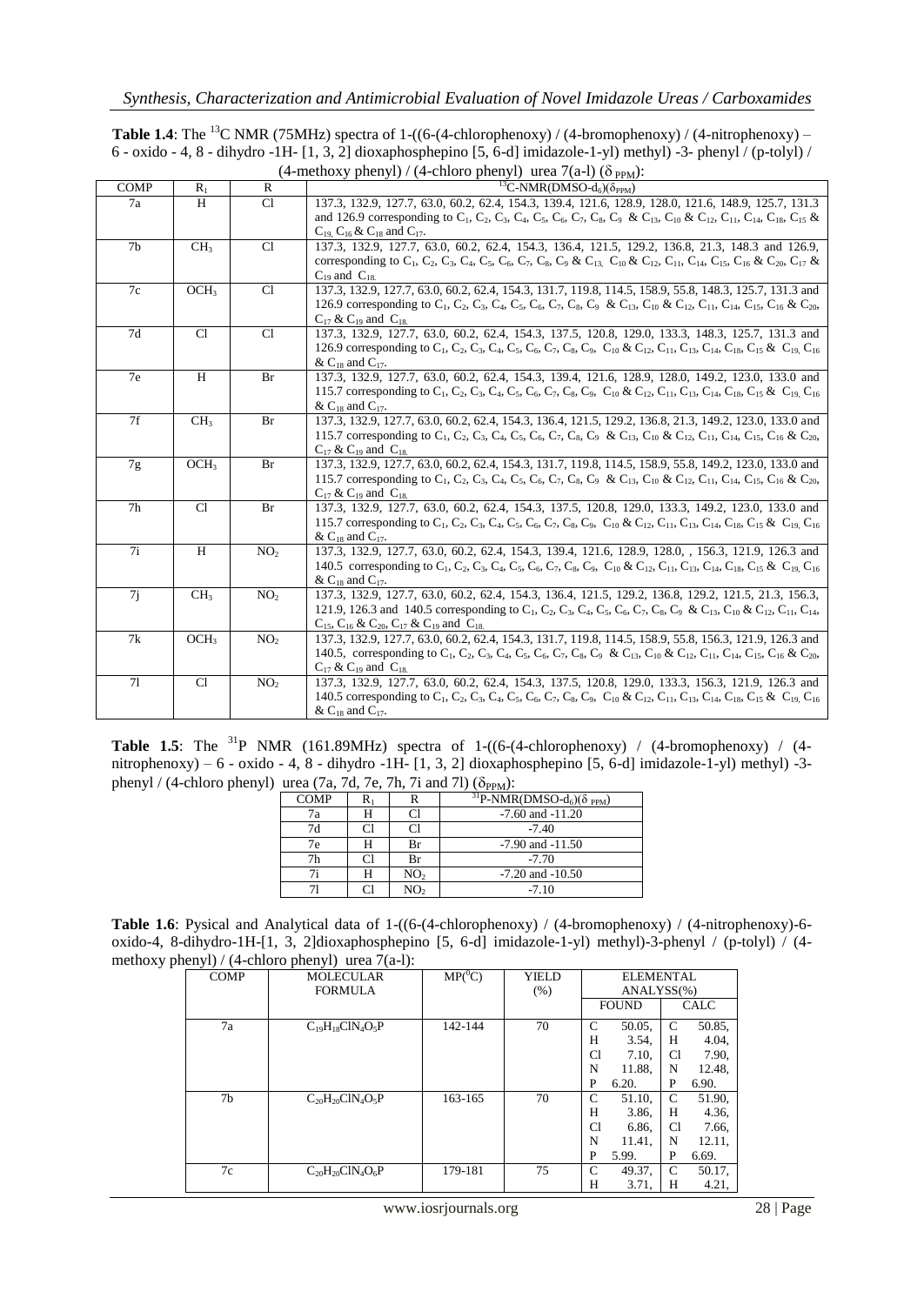|                 |                           |             |    | 6.60,<br>Cl              | 7.40,<br>Cl                    |
|-----------------|---------------------------|-------------|----|--------------------------|--------------------------------|
|                 |                           |             |    | ${\bf N}$<br>11.10,      | ${\bf N}$<br>11.70,            |
|                 |                           |             |    | P<br>5.77.               | 6.47.<br>P                     |
| 7d              | $C_{19}H_{17}Cl_2N_4O_5P$ | 160-162     | 72 | $\mathsf{C}$<br>46.42,   | $\mathcal{C}$<br>47.22,        |
|                 |                           |             |    | 3.05,<br>Η               | 3.55,<br>Η                     |
|                 |                           |             |    | C1<br>13.87.             | C1<br>14.67,                   |
|                 |                           |             |    | N<br>10.99,              | N<br>11.59,                    |
|                 |                           |             |    | P<br>5.71.               | P 6.41.                        |
| 7e              | $C_{19}H_{18}BrN_4O_5P$   | $161 - 163$ | 70 | $\overline{C}$<br>45.47, | $\mathbf C$<br>46.27,          |
|                 |                           |             |    | Н<br>3.18,               | 3.68.<br>H                     |
|                 |                           |             |    | 15.60,<br>Br             | 16.20,<br>Br                   |
|                 |                           |             |    | N<br>10.76,              | ${\bf N}$<br>11.36,            |
|                 |                           |             |    | P<br>5.58.               | P<br>6.28.                     |
| 7f              | $C_{20}H_{20}BrN_4O_5P$   | 157-159     | 65 | $\mathcal{C}$<br>46.55,  | $\mathcal{C}$<br>47.35,        |
|                 |                           |             |    | 3.47,<br>Н               | 3.97.<br>Η                     |
|                 |                           |             |    | 15.15,<br>Br             | 15.75,<br>Br                   |
|                 |                           |             |    | N<br>10.44,              | N<br>11.04,                    |
|                 |                           |             |    | P<br>5.41.               | P 6.11.                        |
| 7g              | $C_{20}H_{20}BrN_4O_6P$   | 178-180     | 60 | $\mathbf C$<br>45.11,    | $\mathbf C$<br>45.91,<br>3.85. |
|                 |                           |             |    | 3.35.<br>Н               | H                              |
|                 |                           |             |    | 14.67,<br>Br<br>N        | 15.27,<br>Br<br>N<br>10.71,    |
|                 |                           |             |    | 10.11,<br>P<br>5.22.     | P<br>5.92.                     |
| $\overline{7h}$ | $C_{19}H_{17}BrClN_4O_5P$ | 185-187     | 64 | $\mathbf C$<br>42.45,    | $\mathsf{C}$<br>43.25,         |
|                 |                           |             |    | H<br>2.75.               | 3.25.<br>H                     |
|                 |                           |             |    | 14.54,<br>Br             | 15.14,<br>Br                   |
|                 |                           |             |    | Cl<br>5.92,              | C1<br>6.72,                    |
|                 |                           |             |    | ${\bf N}$<br>10.02,      | N<br>10.62,                    |
|                 |                           |             |    | P<br>5.17.               | P 5.87.                        |
| 7i              | $C_{19}H_{18}N_5O_7P$     | $173 - 175$ | 60 | $\mathbf C$<br>48.88.    | $\mathsf{C}$<br>49.68.         |
|                 |                           |             |    | Н<br>3.45.               | 3.95,<br>Η                     |
|                 |                           |             |    | N<br>14.65.              | 15.25,<br>N                    |
|                 |                           |             |    | P<br>6.04.               | P<br>6.74.                     |
| 7j              | $C_{20}H_{20}N_5O_7P$     | 165-167     | 65 | $\mathcal{C}$<br>49.94,  | $\mathsf{C}$<br>50.74,         |
|                 |                           |             |    | H<br>4.11,               | 4.61.<br>Η                     |
|                 |                           |             |    | N<br>14.19,              | 14.79,<br>N                    |
|                 |                           |             |    | P<br>5.94.               | P<br>6.54.                     |
| 7k              | $C_{20}H_{20}N_5O_8P$     | 193-195     | 65 | 48.29,<br>$\mathsf{C}$   | $\mathsf{C}$<br>49.09.         |
|                 |                           |             |    | H<br>3.62,               | 4.12,<br>Η                     |
|                 |                           |             |    | $\mathbf N$<br>13.71,    | ${\bf N}$<br>14.31,            |
|                 |                           |             |    | P<br>5.63.               | ${\bf P}$<br>6.33.             |
| 71              | $C_{19}H_{17}C1N_5O_7P$   | 207-209     | 70 | $\mathbf C$<br>45.41,    | $\mathsf{C}$<br>46.21,         |
|                 |                           |             |    | 2.97,<br>Η               | 3.47.<br>Η                     |
|                 |                           |             |    | Cl<br>6.38,              | 7.18,<br>Cl                    |
|                 |                           |             |    | N<br>13.58,              | 14.18,<br>N                    |
|                 |                           |             |    | $\mathbf{P}$<br>5.67.    | P<br>6.27.                     |

**Table 1.7**: The IR (KBr) spectra of N-((6 -(4-chlorophenoxy) / (4-bromophenoxy) / (4-nitrophenoxy)-6-oxido-4, 8-dihyro-1H-[1, 3, 2] dioxaphophepino [5, 6-d] imidazole-1-yl-) methyl) morpholine - 4 – carboxamide / piperidine - 1 – carboxamide / 4-methyl piperazine - 1 – carboxamide 11(a-i) ( $\bar{v}$  /  $\delta$ , cm<sup>-1</sup>):

|                 | piperiume - 1 – carboxaniide / 4-metrivi piperazine - 1 – carboxaniide 11(a-1) (0 / 0, cm ). |                      |       |       |       |       |       |       |                                 |  |
|-----------------|----------------------------------------------------------------------------------------------|----------------------|-------|-------|-------|-------|-------|-------|---------------------------------|--|
| <b>COMP</b>     | R                                                                                            | X                    | $N-H$ | $C=O$ | $C=N$ | $C-N$ | $C-O$ | $P=O$ | $\overline{P}$ -O-C $_{(arom)}$ |  |
| 11a             | C1                                                                                           |                      | 3418  | 1650  | 1616  | 1416  | 1320  | 1250  | 950                             |  |
| 11 <sub>b</sub> | Cl                                                                                           | CH <sub>2</sub>      | 3420  | 1655  | 1618  | 1418  | 1325  | 1245  | 955                             |  |
| 11c             | Cl                                                                                           | $N$ -CH <sub>3</sub> | 3420  | 1656  | 1620  | 1420  | 1323  | 1240  | 960                             |  |
| 11d             | Br                                                                                           | $\Omega$             | 3422  | 1653  | 1622  | 1423  | 1326  | 1255  | 954                             |  |
| 11e             | Br                                                                                           | CH <sub>2</sub>      | 3418  | 1657  | 1616  | 1414  | 1328  | 1260  | 940                             |  |
| 11f             | Br                                                                                           | $N$ -CH <sub>3</sub> | 3420  | 1660  | 1618  | 1419  | 1327  | 1259  | 948                             |  |
| 11g             | NO <sub>2</sub>                                                                              | O                    | 3420  | 1665  | 1620  | 1420  | 1315  | 1264  | 958                             |  |
| 11 <sub>h</sub> | NO <sub>2</sub>                                                                              | CH <sub>2</sub>      | 3422  | 1663  | 1622  | 1424  | 1319  | 1269  | 963                             |  |
| 11i             | NO <sub>2</sub>                                                                              | $N$ -CH <sub>3</sub> | 3418  | 1664  | 1624  | 1425  | 1323  | 1254  | 968                             |  |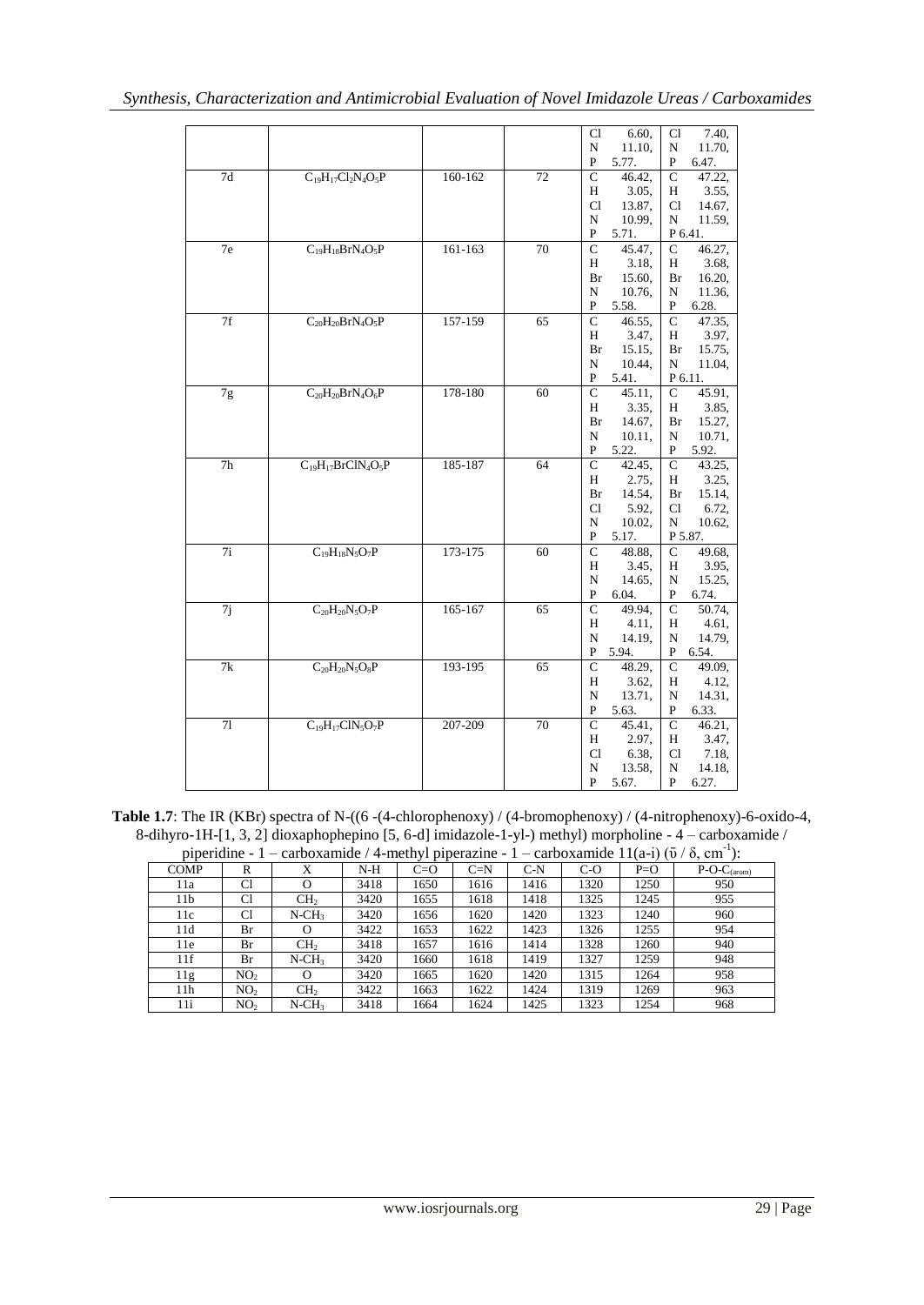**Table 1.8:** The <sup>1</sup>H NMR (400MHz) spectra of N-((6 - (4-chlorophenoxy) / (4-bromophenoxy) / (4nitrophenoxy) - 6 - oxido - 4, 8-dihyro - 1H - [1, 3, 2] dioxaphophepino [5, 6-d] imidazole-1-yl-) methyl) morpholine - 4 – carboxamide / piperidine - 1 – carboxamide / 4-methyl piperazine - 1 – carboxamide 11(a-i) ( $\delta$  $\mathcal{N}$ 

| <b>COMP</b>     | R               | X                    | $PPM/\cdot$<br><sup>1</sup> H-NMR(DMSO-d <sub>6</sub> )( $\delta$ <sub>PPM</sub> )                                                                                                                                                                  |
|-----------------|-----------------|----------------------|-----------------------------------------------------------------------------------------------------------------------------------------------------------------------------------------------------------------------------------------------------|
| 11a             | Cl              | $\Omega$             | 3.31 (t, 4H, N-CH <sub>2</sub> of morpholine ring), 3.65 (t, 4H, -CH <sub>2</sub> -O of morpholine ring), 5.23 (s, 4H, two                                                                                                                          |
|                 |                 |                      | CH <sub>2</sub> groups attached to phosphorus moiety), 5.60 (d, 2H, N-CH <sub>2</sub> ), 6.0 (s, 1H, NH-of carboxamide                                                                                                                              |
|                 |                 |                      | moiety), $6.89-7.32$ (m, 4H, of phenoxy group) and $7.57$ (s, 1H of imidazole ring).                                                                                                                                                                |
| 11 <sub>b</sub> | Cl              | CH <sub>2</sub>      | 1.53-1.59 (m, 6H, CH <sub>2</sub> piperidine of carboxamide), 3.77 (t, 4H, N-CH <sub>2</sub> piperidine of carboxamide),                                                                                                                            |
|                 |                 |                      | 5.23 (s, 4H, two CH <sub>2</sub> groups attached to phosphorus moiety), 5.60 (d, 2H, N-CH <sub>2</sub> ), 6.0 (s, 1H, NH-                                                                                                                           |
|                 |                 |                      | of carboxamide moiety), 6.89-7.32 (m, 4H, of phenoxy group) and 7.57(s, 1H of imidazole ring).                                                                                                                                                      |
| 11c             | Cl              | $N$ -CH <sub>3</sub> | 2.10 (s, 3H, N-CH <sub>3</sub> ), 2.27 (t, 4H, CH <sub>2</sub> -N piperazine of carboxamide), 3.40 (t, 4H, N-CH <sub>2</sub> piperazine                                                                                                             |
|                 |                 |                      | of carboxamide), 5.23 (s, 4H, two CH <sub>2</sub> groups attached to phosphorus moiety), 5.60 (d, 2H, N-                                                                                                                                            |
|                 |                 |                      | $CH2$ ), 6.0 (s, 1H, NH-of carboxamide moiety), 6.89-7.32 (m, 4H, of phenoxy group) and 7.57(s, 1H                                                                                                                                                  |
|                 |                 |                      | of imidazole ring).                                                                                                                                                                                                                                 |
| 11d             | Br              | $\Omega$             | 3.31 (t, 4H, N-CH <sub>2</sub> of morpholine ring), 3.65 (t, 4H, -CH <sub>2</sub> -O of morpholine ring), 5.23 (s, 4H, two                                                                                                                          |
|                 |                 |                      | $CH2$ groups attached to phosphorus moiety), 5.60 (d, 2H, N-CH <sub>2</sub> ), 6.0 (s, 1H, NH-of carboxamide                                                                                                                                        |
|                 |                 |                      | moiety), 6.80-7.23 (m, 4H, of phenoxy group) and 7.57(s, 1H of imidazole ring).                                                                                                                                                                     |
| 11e             | Br              | CH <sub>2</sub>      | 1.53-1.59 (m, 6H, CH <sub>2</sub> piperidine of carboxamide), 3.77 (t, 4H, N-CH <sub>2</sub> piperidine of carboxamide),                                                                                                                            |
|                 |                 |                      | 5.23 (s, 4H, two CH <sub>2</sub> groups attached to phosphorus moiety), 5.60 (d, 2H, N-CH <sub>2</sub> ), 6.0 (s, 1H, NH-                                                                                                                           |
| 11f             |                 | $N$ -CH <sub>3</sub> | of carboxamide moiety), 6.80-7.23 (m, 4H, of phenoxy group) and 7.57(s, 1H of imidazole ring).                                                                                                                                                      |
|                 | Br              |                      | 2.10 (s, 3H, N-CH <sub>3</sub> ), 2.27 (t, 4H, CH <sub>2</sub> -N piperazine of carboxamide), 3.40 (t, 4H, N-CH <sub>2</sub> piperazine<br>of carboxamide), 5.23 (s, 4H, two CH <sub>2</sub> groups attached to phosphorus moiety), 5.60 (d, 2H, N- |
|                 |                 |                      | $CH2$ ), 6.0 (s, 1H, NH-of carboxamide moiety), 6.80-7.23 (m, 4H, of phenoxy group) and 7.57(s, 1H                                                                                                                                                  |
|                 |                 |                      | of imidazole ring).                                                                                                                                                                                                                                 |
| 11g             | NO <sub>2</sub> | $\Omega$             | 3.31 (t, 4H, N-CH <sub>2</sub> of morpholine ring), 3.65 (t, 4H, -CH <sub>2</sub> -O of morpholine ring), 5.23 (s, 4H, two                                                                                                                          |
|                 |                 |                      | $CH2$ groups attached to phosphorus moiety), 5.60 (d, 2H, N-CH <sub>2</sub> ), 6.0 (s, 1H, NH-of carboxamide                                                                                                                                        |
|                 |                 |                      | moiety), 7.57 (s, 1H of imidazole ring) and 7.34-8.09 (m, 4H, of phenoxy group).                                                                                                                                                                    |
| 11h             | NO <sub>2</sub> | CH <sub>2</sub>      | 1.53-1.59 (m, 6H, CH <sub>2</sub> piperidine of carboxamide), 3.77 (t, 4H, N-CH <sub>2</sub> piperidine of carboxamide),                                                                                                                            |
|                 |                 |                      | 5.23 (s, 4H, two CH <sub>2</sub> groups attached to phosphorus moiety), 5.60 (d, 2H, N-CH <sub>2</sub> ), 6.0 (s, 1H, NH-                                                                                                                           |
|                 |                 |                      | of carboxamide moiety), 7.57 (s, 1H of imidazole ring) and 7.34-8.09 (m, 4H, of phenoxy group).                                                                                                                                                     |
| 11i             | NO <sub>2</sub> | $N$ -CH <sub>3</sub> | 2.10 (s, 3H, N-CH <sub>3</sub> ), 2.27 (t, 4H, CH <sub>2</sub> -N piperazine of carboxamide), 3.40 (t, 4H, N-CH <sub>2</sub> piperazine                                                                                                             |
|                 |                 |                      | of carboxamide), 5.23 (s, 4H, two CH <sub>2</sub> groups attached to phosphorus moiety), 5.60 (d, 2H, N-                                                                                                                                            |
|                 |                 |                      | $CH2$ ), 6.0 (s, 1H, NH-of carboxamide moiety), 7.57 (s, 1H of imidazole ring) and 7.34-8.09 (m, 4H,                                                                                                                                                |
|                 |                 |                      | of phenoxy group).                                                                                                                                                                                                                                  |

Table 1.9: The <sup>13</sup>C NMR (75MHz) spectra of N-((6 - (4-chlorophenoxy) / (4-bromophenoxy) / (4-nitrophenoxy) - 6 - oxido - 4, 8-dihyro - 1H - [1, 3, 2] dioxaphophepino [5, 6-d] imidazole-1-yl-) methyl) morpholine - 4 –

carboxamide / piperidine - 1 – carboxamide / 4-methyl piperazine - 1 – carboxamide 11(a-i) ( $\delta_{PPM}$ ):

| <b>COMP</b>     | R               | X                    | <sup>13</sup> C-NMR(DMSO-d <sub>6</sub> )( $\delta$ <sub>PPM</sub> )                                                                                                                                                                                                                                                                                                                                                                       |
|-----------------|-----------------|----------------------|--------------------------------------------------------------------------------------------------------------------------------------------------------------------------------------------------------------------------------------------------------------------------------------------------------------------------------------------------------------------------------------------------------------------------------------------|
| 11a             | C1              | $\Omega$             | 137.3, 132.9, 127.7, 63.0, 60.2, 62.7, 157.7, 46.6, 65.7, 148.3, 125.7, 131.3 and 126.9<br>corresponding to C <sub>1</sub> , C <sub>2</sub> , C <sub>3</sub> , C <sub>4</sub> , C <sub>5</sub> , C <sub>6</sub> , C <sub>7</sub> , C <sub>8</sub> & C <sub>11</sub> , C <sub>9</sub> & C <sub>10</sub> , , C <sub>12</sub> , C <sub>13</sub> & C <sub>17</sub> , C <sub>14</sub> & C <sub>16</sub> and C <sub>15.</sub>                    |
| 11 <sub>b</sub> | C1              | CH <sub>2</sub>      | 137.3, 132.9, 127.7, 63.0, 60.2, 62.7, 157.7, 49.3, 24.9, 23.8, 148.3, 125.7, 131.3 and 126.9<br>corresponding to C <sub>1</sub> , C <sub>2</sub> , C <sub>3</sub> , C <sub>4</sub> , C <sub>5</sub> , C <sub>6</sub> , C <sub>7</sub> , C <sub>8</sub> & C <sub>12</sub> , C <sub>9</sub> & C <sub>11</sub> , C <sub>10</sub> , C <sub>13</sub> , C <sub>14</sub> & C <sub>18</sub> , C <sub>15</sub> & C <sub>17</sub> and<br>$C_{16}$   |
| 11c             | C1              | $N$ -CH <sub>3</sub> | 137.3, 132.9, 127.7, 63.0, 60.2, 62.7, 157.7, 51.7, 51.0, 46.6, 148.3, 125.7, 131.3 and 126.9<br>corresponding to C <sub>1</sub> , C <sub>2</sub> , C <sub>3</sub> , C <sub>4</sub> , C <sub>5</sub> , C <sub>6</sub> , C <sub>7</sub> , C <sub>8</sub> & C <sub>11</sub> , C <sub>9</sub> & C <sub>10</sub> , , C <sub>12</sub> , C <sub>13</sub> , C <sub>14</sub> & C <sub>18</sub> , C <sub>15</sub> & C <sub>17</sub> and<br>$C_{16}$ |
| 11d             | Br              | $\Omega$             | 137.3, 132.9, 127.7, 63.0, 60.2, 62.7, 157.7, 46.6, 65.7, 149.2, 123.0, 133.3 and 115.7<br>corresponding to C <sub>1</sub> , C <sub>2</sub> , C <sub>3</sub> , C <sub>4</sub> , C <sub>5</sub> , C <sub>6</sub> , C <sub>7</sub> , C <sub>8</sub> & C <sub>11</sub> , C <sub>9</sub> & C <sub>10</sub> , , C <sub>12</sub> , C <sub>13</sub> & C <sub>17</sub> , C <sub>14</sub> & C <sub>16</sub> and C <sub>15</sub> .                   |
| 11e             | <b>Br</b>       | CH <sub>2</sub>      | 137.3, 132.9, 127.7, 63.0, 60.2, 62.7, 157.7, 49.3, 24.9, 23.8, 149.2, 123.0, 133.3 and 115.7<br>corresponding to C <sub>1</sub> , C <sub>2</sub> , C <sub>3</sub> , C <sub>4</sub> , C <sub>5</sub> , C <sub>6</sub> , C <sub>7</sub> , C <sub>8</sub> & C <sub>12</sub> , C <sub>9</sub> & C <sub>11</sub> , C <sub>10</sub> , C <sub>13</sub> C <sub>14</sub> & C <sub>18</sub> , C <sub>15</sub> & C <sub>17</sub> and<br>$C_{16}$     |
| 11f             | <b>Br</b>       | $N$ -CH <sub>3</sub> | 137.3, 132.9, 127.7, 63.0, 60.2, 62.7, 157.7, 51.7, 51.0, 46.6, 149.2, 123.0, 133.3 and 115.7<br>corresponding to C <sub>1</sub> , C <sub>2</sub> , C <sub>3</sub> , C <sub>4</sub> , C <sub>5</sub> , C <sub>6</sub> , C <sub>7</sub> , C <sub>8</sub> & C <sub>11</sub> , C <sub>9</sub> & C <sub>10</sub> , , C <sub>12</sub> , C <sub>13</sub> C <sub>14</sub> & C <sub>18</sub> , C <sub>15</sub> & C <sub>17</sub> and<br>$C_{16}$   |
| 11g             | NO <sub>2</sub> | $\Omega$             | 137.3, 132.9, 127.7, 63.0, 60.2, 62.7, 157.7, 46.6, 65.7, 156.3, 121.9, 126.3 and 140.5 corresponding<br>to C <sub>1</sub> , C <sub>2</sub> , C <sub>3</sub> , C <sub>4</sub> , C <sub>5</sub> , C <sub>6</sub> , C <sub>7</sub> , C <sub>8</sub> & C <sub>11</sub> , C <sub>9</sub> & C <sub>10</sub> , , C <sub>12</sub> , C <sub>13</sub> & C <sub>17</sub> , C <sub>14</sub> & C <sub>16</sub> and C <sub>15</sub> .                   |
| 11h             | NO <sub>2</sub> | CH <sub>2</sub>      | 137.3, 132.9, 127.7, 63.0, 60.2, 62.7, 157.7, 49.3, 24.9, 23.8, 156.3, 121.9, 126.3 and 140.5<br>corresponding to C <sub>1</sub> , C <sub>2</sub> , C <sub>3</sub> , C <sub>4</sub> , C <sub>5</sub> , C <sub>6</sub> , C <sub>7</sub> , C <sub>8</sub> & C <sub>12</sub> , C <sub>9</sub> & C <sub>11</sub> , , C <sub>10</sub> , C <sub>13</sub> , C <sub>14</sub> & C <sub>18</sub> , C <sub>15</sub> & C <sub>17</sub> and<br>$C_{16}$ |
| 11i             | NO <sub>2</sub> | $N$ -CH <sub>3</sub> | 137.3, 132.9, 127.7, 63.0, 60.2, 62.7, 157.7, 51.7, 51.0, 46.6, 156.3, 121.9, 126.3 and 140.5<br>corresponding to C <sub>1</sub> , C <sub>2</sub> , C <sub>3</sub> , C <sub>4</sub> , C <sub>5</sub> , C <sub>6</sub> , C <sub>7</sub> , C <sub>8</sub> & C <sub>11</sub> , C <sub>9</sub> & C <sub>10</sub> , C <sub>12</sub> , C <sub>13</sub> C <sub>14</sub> & C <sub>18</sub> , C <sub>15</sub> & C <sub>17</sub> and<br>$C_{16.}$    |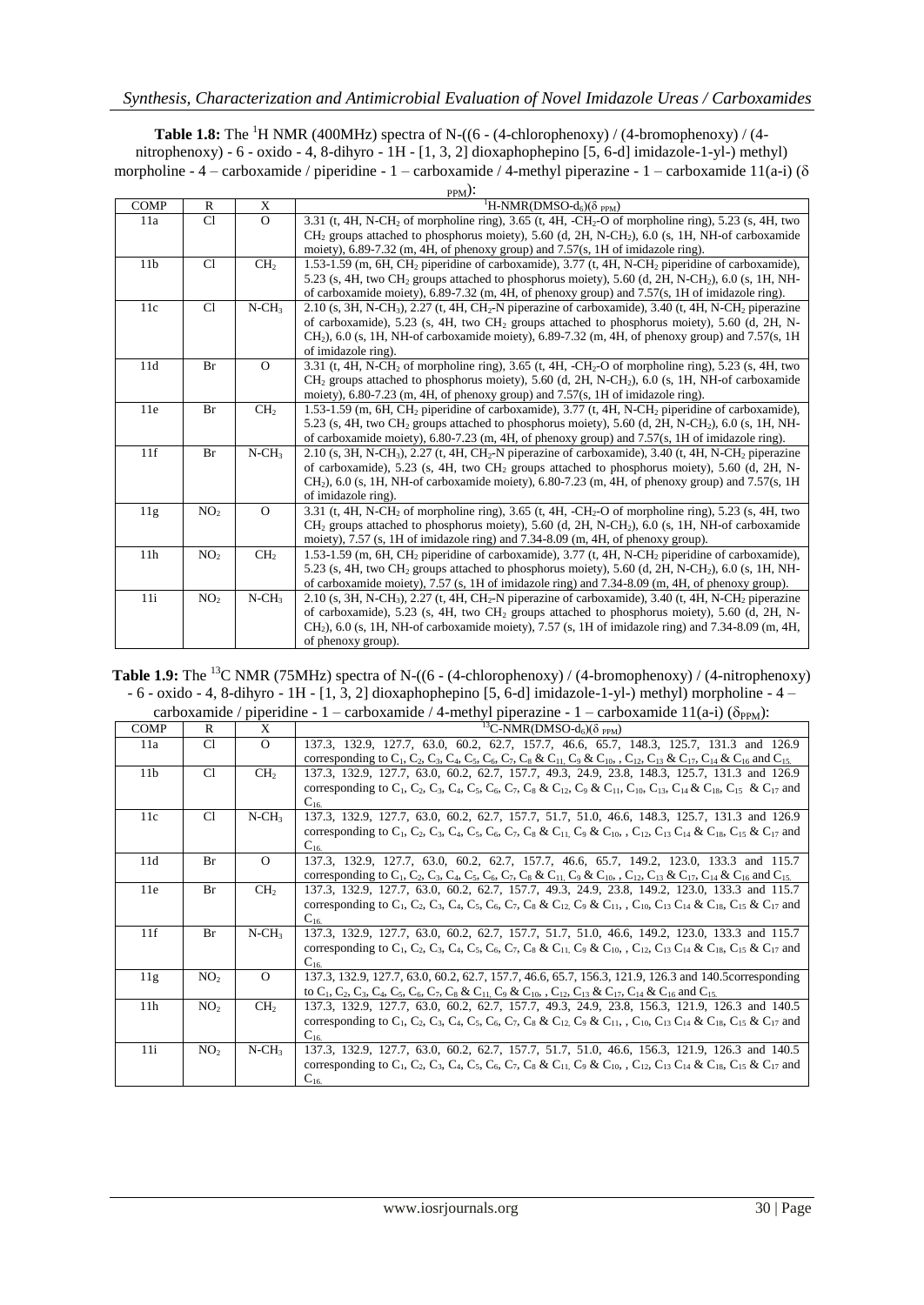**Table 1.10**: The <sup>31</sup>P NMR (161.89MHz) spectra of N-((6 - (4-chlorophenoxy) / (4-bromophenoxy) / (4nitrophenoxy) - 6 - oxido - 4, 8-dihyro - 1H - [1, 3, 2] dioxaphophepino [5, 6-d] imidazole-1-yl-) methyl) morpholine - 4 – carboxamide / 4-methyl piperazine - 1 – carboxamide (11a, 11c, 11d, 11f, 11g and 11i) ( $\delta_{PPM}$ ):

| <b>COMP</b> |                 |                      | <sup>31</sup> P-NMR(DMSO-d <sub>6</sub> )( $\delta$ <sub>PPM</sub> ) |
|-------------|-----------------|----------------------|----------------------------------------------------------------------|
| 11a         |                 |                      | $-7.30$ and $-11.10$                                                 |
| 11c         |                 | $N$ -CH <sub>3</sub> | $-7.50$                                                              |
| 11d         | Br              |                      | $-7.70$ and $-11.40$                                                 |
| 11f         | Br              |                      | $-7.80$                                                              |
|             | NO <sub>2</sub> |                      | $-6.90$ and $-10.80$                                                 |
|             | NO2             | $N$ -CH <sub>3</sub> | $-7.20$                                                              |

**Table 1.11**: Pysical and Analytical data of N-((6 - (4-chlorophenoxy) / (4-bromophenoxy) / (4-nitrophenoxy) - 6 - oxido - 4, 8-dihyro - 1H - [1, 3, 2] dioxaphophepino [5, 6-d] imidazole-1-yl-) methyl) morpholine - 4 – carboxamide / piperidine - 1 – carboxamide / 4-methyl piperazine - 1 – carboxamide 11(a-i):

| $\mathcal{C}$ / piperiume | carboxannuc / $\rightarrow$ -incuryi piperazine - 1 – carboxannuc 11(a-1). |                                      |              |                                        |                          |
|---------------------------|----------------------------------------------------------------------------|--------------------------------------|--------------|----------------------------------------|--------------------------|
| <b>COMP</b>               | MOLECULAR                                                                  | $\overline{\text{MP}({}^0\text{C})}$ | <b>YIELD</b> | <b>ELEMENTAL</b>                       |                          |
|                           | <b>FORMULA</b>                                                             |                                      | (% )         | ANALYSS(%)                             |                          |
|                           |                                                                            |                                      |              | <b>FOUND</b>                           | CALC                     |
| 11a                       | $C_{17}H_{20}C1N_4O_6P$                                                    | 152-155                              | 70           | $\mathbf{C}$<br>45.31,                 | $\mathbf{C}$<br>46.11,   |
|                           |                                                                            |                                      |              | H<br>4.05.                             | 4.55,<br>H               |
|                           |                                                                            |                                      |              | Cl<br>7.21,                            | Cl<br>8.01,              |
|                           |                                                                            |                                      |              | N<br>12.05,                            | 12.65,<br>N              |
|                           |                                                                            |                                      |              | P<br>6.30.                             | P 7.00.                  |
| $11b$                     | $C_{18}H_{22}C1N_4O_5P$                                                    | 133-136                              | 67           | $\mathsf{C}$<br>48.24,                 | $\mathbf{C}$<br>49.04,   |
|                           |                                                                            |                                      |              | H<br>4.53.                             | 5.03,<br>H –             |
|                           |                                                                            |                                      |              | Cl<br>7.24,                            | 8.04,<br>C1              |
|                           |                                                                            |                                      |              | N<br>12.11,                            | N 12.71,                 |
|                           |                                                                            |                                      |              | $\mathbf{P}$<br>6.33.                  | P<br>7.03.               |
| 11c                       | $C_{18}H_{23}C1N_5O_5P$                                                    | $172 - 175$                          | 65           | $\overline{C}$<br>46.63,               | $\overline{C}$<br>47.43. |
|                           |                                                                            |                                      |              | H<br>4.59,                             | 5.09,<br>H               |
|                           |                                                                            |                                      |              | Cl<br>6.98,                            | 7.78,<br>Cl              |
|                           |                                                                            |                                      |              | N<br>14.76,                            | 15.36,<br>N              |
|                           |                                                                            |                                      | 75           | P<br>6.09.<br>$\mathcal{C}$            | P 6.79.<br>$\mathcal{C}$ |
| 11d                       | $C_{17}H_{20}BrN_4O_6P$                                                    | 146-149                              |              | 49.11,<br>H<br>3.64,                   | 49.91,<br>H<br>4.14,     |
|                           |                                                                            |                                      |              | Br<br>15.80,                           | Br<br>16.40,             |
|                           |                                                                            |                                      |              | N<br>10.90,                            | 11.50,<br>N              |
|                           |                                                                            |                                      |              | P<br>5.66.                             | 6.36.<br>P               |
| 11e                       | $C_{18}H_{22}BrN_4O_5P$                                                    | 165-168                              | 70           | $\mathsf{C}$<br>43.75,                 | $\mathsf{C}$<br>44.55.   |
|                           |                                                                            |                                      |              | H<br>4.07,                             | 4.57,<br>H               |
|                           |                                                                            |                                      |              | 587,<br>Br                             | Br<br>16.47,             |
|                           |                                                                            |                                      |              | N<br>10.95,                            | N<br>11.55,              |
|                           |                                                                            |                                      |              | $\mathbf{P}$<br>5.68.                  | 6.38.<br>P               |
| 11f                       | $C_{18}H_{23}BrN_5O_5P$                                                    | 189-192                              | 68           | $\mathsf{C}$<br>42.41,                 | $\mathsf{C}$<br>43.21,   |
|                           |                                                                            |                                      |              | H<br>4.13,                             | 4.63.<br>H               |
|                           |                                                                            |                                      |              | Br<br>15.37,                           | 15.97,<br>Br             |
|                           |                                                                            |                                      |              | N<br>13.40,                            | N<br>14.00,              |
|                           |                                                                            |                                      |              | P<br>5.49.                             | P<br>6.19.               |
| 11g                       | $C_{17}H_{20}N_5O_8P$                                                      | 180-183                              | 65           | $\mathbf{C}$<br>44.24,                 | $\mathbf{C}$<br>45.04,   |
|                           |                                                                            |                                      |              | H<br>3.95,                             | 4.45,<br>Н               |
|                           |                                                                            |                                      |              | N<br>14.85,                            | N<br>15.45,              |
|                           |                                                                            |                                      |              | P<br>6.13.                             | P<br>6.83.               |
| 11h                       | $C_{18}H_{22}N_5O_7P$                                                      | 177-180                              | 60           | $\overline{C}$<br>$\overline{47.10}$ , | $\overline{C}$<br>47.90. |
|                           |                                                                            |                                      |              | 4.41,<br>H                             | H<br>4.91,               |
|                           |                                                                            |                                      |              | ${\bf N}$<br>14.92,                    | ${\bf N}$<br>15.52,      |
|                           |                                                                            |                                      |              | $\mathbf{P}$<br>6.16.                  | P<br>6.86.               |
| 11i                       | $C_{18}H_{23}N_6O_7P$                                                      | 206-209                              | 68           | $\mathsf{C}$<br>45.55,                 | $\mathsf{C}$<br>46.35.   |
|                           |                                                                            |                                      |              | H<br>4.47,                             | 4.97,<br>H               |
|                           |                                                                            |                                      |              | N<br>17.42,                            | 18.02,<br>N              |
|                           |                                                                            |                                      |              | P<br>5.94.                             | P<br>6.64.               |

#### **Biological activity**

The antimicrobial activity [16] of these newly synthesized compounds was performed according to disc diffusion method, as recommended by the National Committee for Clinical Laboratory. The synthesised compounds were used at the concentration of 250μg/ml DMF as a solvent [17].

#### **Anti-bacterial activity**

The antibacterial activity of Imidazole Ureas / Carboxamides containing Dioxaphospholanes **7(a-l)** and **11(a-i)** were screened against the *Staphylococcus aureus* and *Bacillus cerus* (gram positive) and *Escherichia coli***,** *Pseudomonasaeruginosa* (gram negative) organisms. Most of the compounds exhibited good antibacterial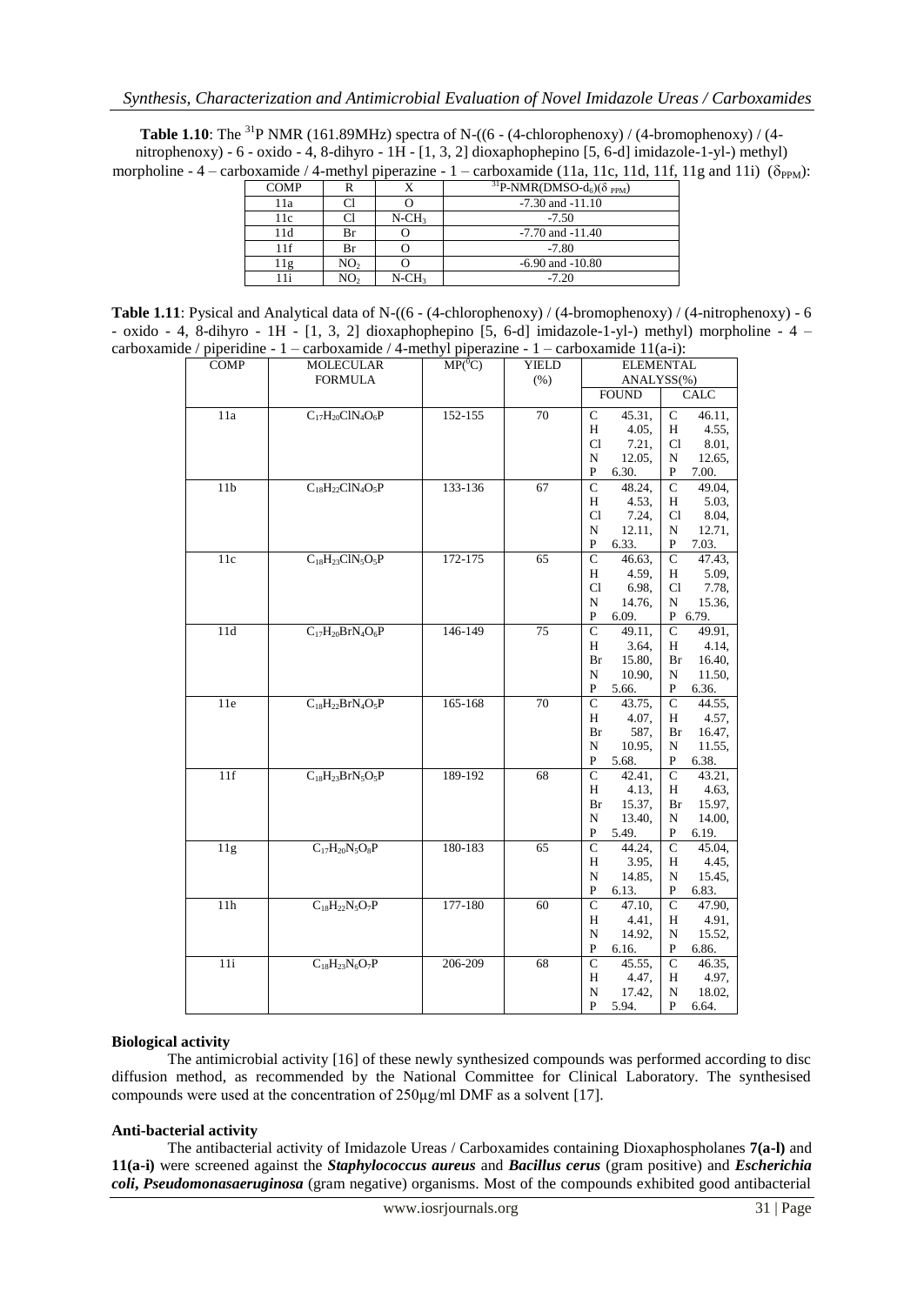activity against both bacteria. The presence of nitro **(7j, 7k)** and **(11g, 11i)**, chloro **(7c, 7d)** and **(11a, 11c)** and bromo **(7h, 11d)** were showed more activity than other substituted compounds. Here Amoxicillin is tested as reference compound to compare the activity. The anti-bacterial activity was shown in the **Table 1.12 Table I.12**: Anti-bacterial activity (Diameter zone of Inhibition in mm) of compounds of 7(a-l) and 11(a-i) (250 µg/ml):

|                |                 | Zone of inhibition(mm)                                             |                                                                 |                                                          |                                                                                 |  |  |
|----------------|-----------------|--------------------------------------------------------------------|-----------------------------------------------------------------|----------------------------------------------------------|---------------------------------------------------------------------------------|--|--|
| S.NO           | <b>COMP NO</b>  | Staphylococcus aureus<br><b>NCCS 2079</b><br>$250 \; (\mu g/disc)$ | <b>Bacillus cereus</b><br><b>NCCS 2106</b><br>$250(\mu g/disc)$ | Escherichia coli<br><b>NCCS 2065</b><br>$250(\mu g/dis)$ | Pseudomonas<br>aeruginosa<br><b>NCCS 2200</b><br>$250 \ (\mu g / \text{ disc})$ |  |  |
|                | 7a              | 12                                                                 | 16                                                              | 15                                                       | 14                                                                              |  |  |
| $\mathfrak{2}$ | 7b              | 13                                                                 | 17                                                              | 16                                                       | 15                                                                              |  |  |
| 3              | 7c              | 15                                                                 | 19                                                              | 18                                                       | 17                                                                              |  |  |
| $\overline{4}$ | 7d              | 16                                                                 | 20                                                              | 19                                                       | 18                                                                              |  |  |
| 5              | 7e              | 09                                                                 | 13                                                              | 12                                                       | 11                                                                              |  |  |
| 6              | 7f              | 10                                                                 | 14                                                              | 13                                                       | 12                                                                              |  |  |
| $\tau$         | 7g              | 12                                                                 | 16                                                              | 15                                                       | 14                                                                              |  |  |
| 13             | 11a             | 15                                                                 | 19                                                              | 18                                                       | 17                                                                              |  |  |
| 14             | 11 <sub>b</sub> | 11                                                                 | 15                                                              | 14                                                       | 13                                                                              |  |  |
| 15             | 11c             | 14                                                                 | 18                                                              | 17                                                       | 16                                                                              |  |  |
| 16             | 11d             | 12                                                                 | 16                                                              | 15                                                       | 14                                                                              |  |  |
| 17             | 11e             | 09                                                                 | 13                                                              | 12                                                       | 11                                                                              |  |  |
| 18             | 11f             | 10                                                                 | 14                                                              | 13                                                       | 12                                                                              |  |  |
| 19             | 11g             | 16                                                                 | 20                                                              | 19                                                       | 18                                                                              |  |  |
| 20             | 11 <sub>h</sub> | 13                                                                 | 17                                                              | 16                                                       | 15                                                                              |  |  |
| 21             | 11i             | 14                                                                 | 18                                                              | 17                                                       | 16                                                                              |  |  |
| Amoxiciilin    |                 | 21                                                                 | 27                                                              | 24                                                       | 22                                                                              |  |  |

#### **Anti-fungal activity**

Antifungal activity of Imidazole Ureas / Carboxamides containing Dioxaphospholanes **7(a-l)** and **11(ai)** were screened against *Aspergillus niger* and *Candida albicans*. Most of the compounds exhibit good antifungal activity against both fungai. Most of the compounds exhibit good antifungal activity against both fungai. The presence of nitro **(7j,7k)** and **(11g, 11i)** chloro **(7c, 7d)** and **(11a, 11c)** and bromo **(7h, 11d)** were showed more activity than other substituted compounds. Here Ketoconazole is tested as reference compound to compare the activity. The anti-fungalactivity was shown in the **Table 1.13.**

**Table I.13**: Anti-bacterial activity (Diameter zone of Inhibition in mm) of compounds of  $7(a-1)$  and  $11(a-i)$  $(250 \mu g/ml)$ :

|                |                 | Zone of inhibition(mm) |                   |  |
|----------------|-----------------|------------------------|-------------------|--|
|                |                 | Aspergillus niger      | Candida albicans  |  |
| S.NO           | <b>COMP NO</b>  | <b>NCCS 1196</b>       | <b>NCCS 3471</b>  |  |
|                |                 | $250(\mu g/disc)$      | $250(\mu g/disc)$ |  |
| 1              | 7a              | 09                     | 07                |  |
| $\overline{2}$ | 7b              | 10                     | 08                |  |
| 3              | 7c              | 12                     | 10                |  |
| $\overline{4}$ | 7d              | 16                     | 14                |  |
| 5              | 7e              | 08                     | 06                |  |
| 6              | 7f              | 10                     | 08                |  |
| 7              | 7g              | 12                     | 10                |  |
| 8              | 7h              | 14                     | 12                |  |
| 9              | 7i              | 13                     | 11                |  |
| 10             | 7j              | 15                     | 13                |  |
| 11             | 7k              | 17                     | 15                |  |
| 12             | 71              | 19                     | 17                |  |
| 13             | 11a             | 17                     | 15                |  |
| 14             | 11 <sub>b</sub> | 12                     | 10                |  |
| 15             | 11c             | 15                     | 13                |  |
| 16             | 11d             | 14                     | 12                |  |
| 17             | 11e             | 09                     | 07                |  |
| 18             | 11f             | 12                     | 10                |  |
| 19             | 11g             | 20                     | 18                |  |
| 20             | 11h             | 16                     | 14                |  |
| 21             | 11i             | 18                     | 16                |  |
| Ketoconazole   |                 | 22                     | 25                |  |